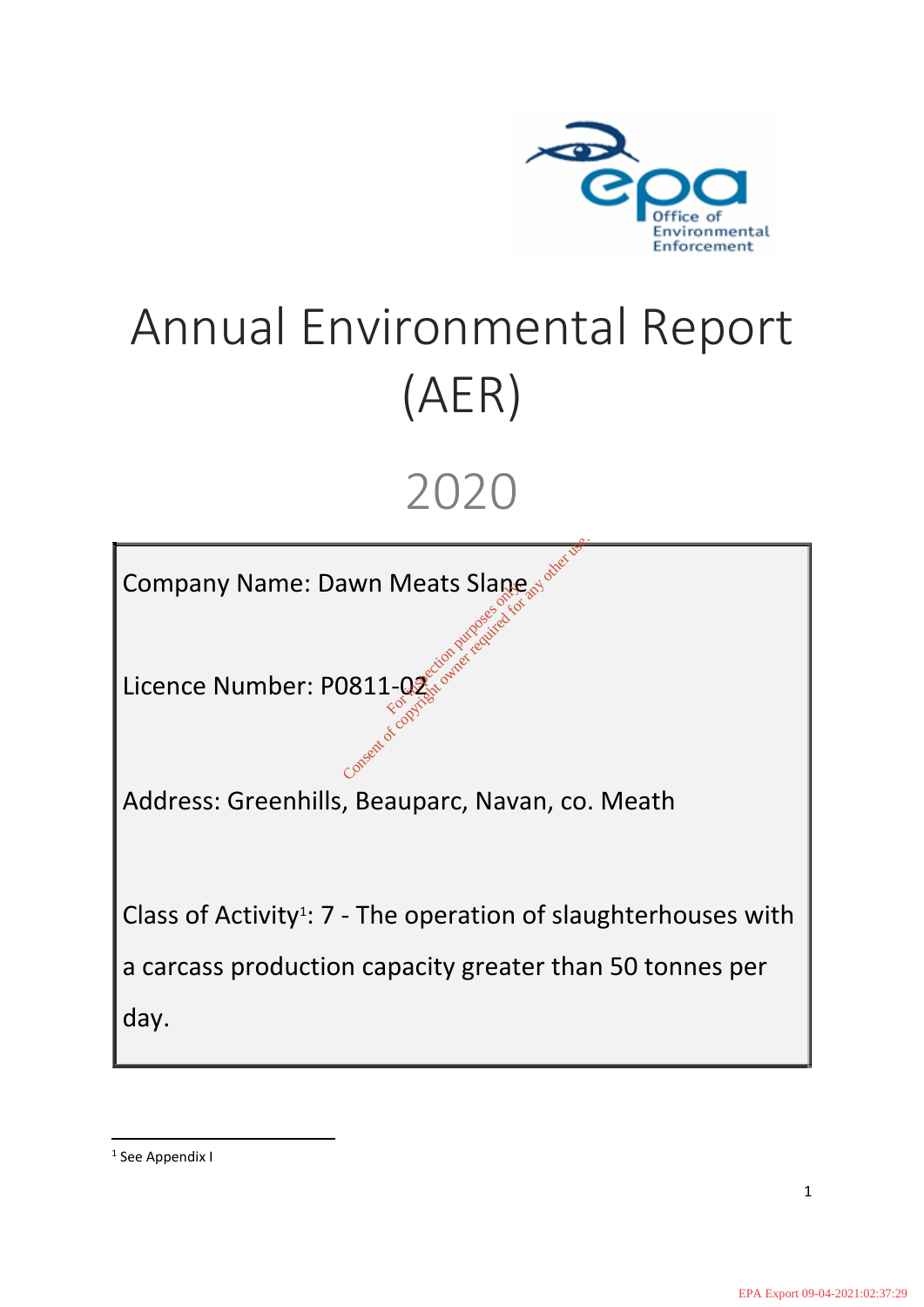## Purpose of this Report

One of the functions of the Environmental Protection Agency (EPA) is to licence and regulate the activities<sup>2</sup> of large scale industrial (e.g. chemical, food processors, power plants) and waste facilities. Submitting an Annual Environmental Report (AER) is a requirement of all EPA licences.

An AER is a public document. To this end, this format has been developed for industrial and waste licence holders (other than the intensive agriculture sector) to use as a template. This is to assist any member of the public to interpret and understand the environmental performance of the licensed facility.

The AER is a **summary** of environmental information for a given year. It includes:

- − Details of the licence holder's environmental goals achieved, goals to maintain compliance and/or improve their environmental performance; For imperience holder's environment<br>for imperior inspection purposes the<br>ins regarding their factor in monitoring emissi Environmental informations is<br>
a holder's environmental go.<br>
Le and/or improve their environs regarding their facility's ac<br>
m monitoring emissions such<br>
recated accepted and treate
- − Answers to questions regarding their facility's activities;
- − Tables of results from monitoring emissions such as air, water, noise, and odour; and
- − Details of waste generated, accepted and treated.

An AER does **not** provide detailed technical data. Such information is available in three ways:

1) Contacting the licence holder directly. The Contact Us section of this template enables the licence holder to provide details of where a member of the public can obtain further information on topics reported in this document.

<sup>2</sup> See Appendix I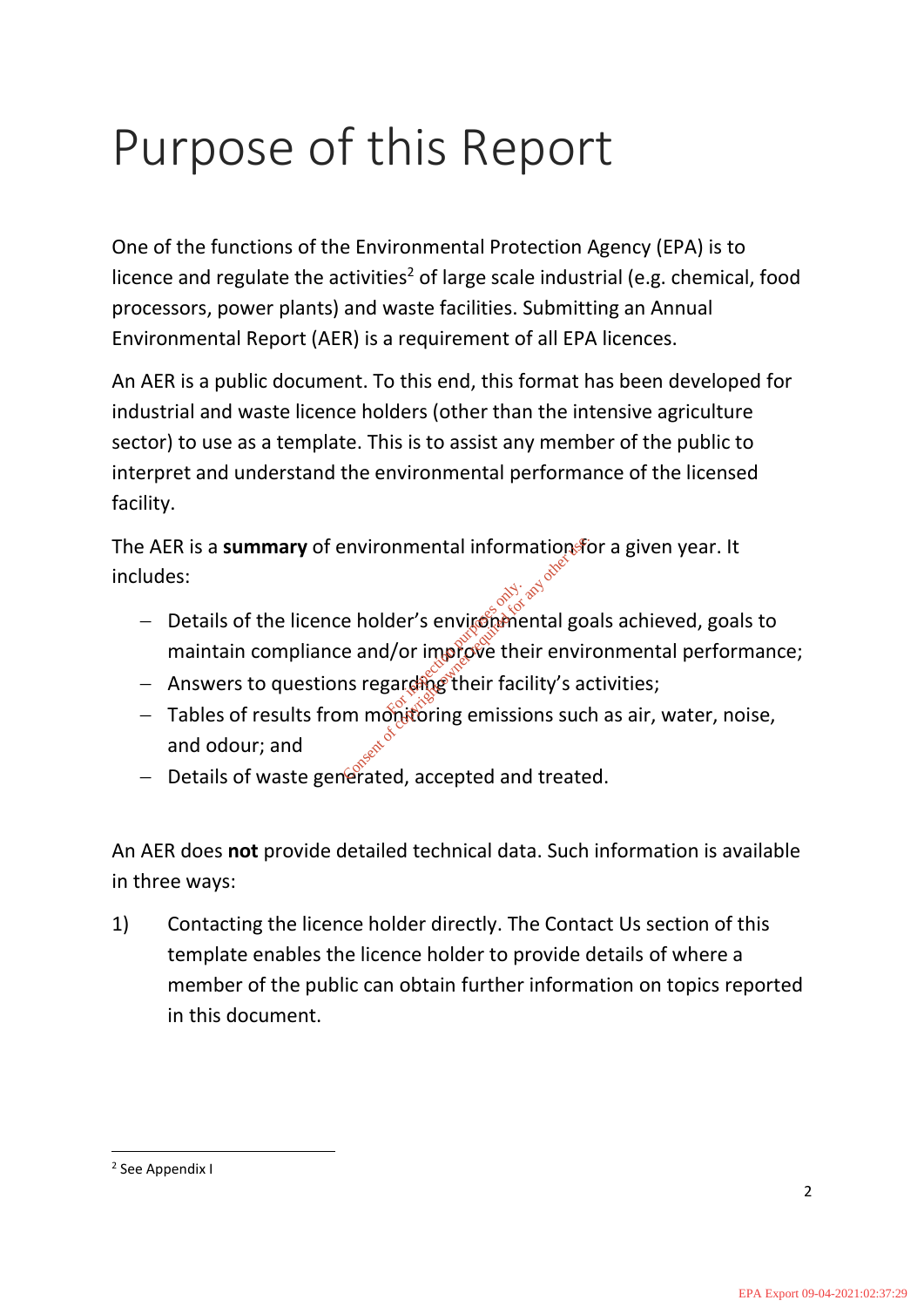- 2) Some documents<sup>3</sup> are available on the EPA website via the licence details page for each individual licence. This can be found by browsing either the<http://www.epa.ie/licensing/> or <http://www.epa.ie/enforcement/> pages of the EPA website.
- 3) All formal enforcement correspondence exchanged between the EPA and a licence holder during the regulatory process is available for public viewing by appointment at any EPA Office.

If you have a question or query about an AER or an individual EPA licensed facility see the EPA's website or contact the relevant EPA office. See <http://www.epa.ie/about/contactus/> for contact details.



<sup>&</sup>lt;sup>3</sup> This includes EPA site inspection and compliance monitoring reports, licence holders' self-monitoring reports, AERs and special reports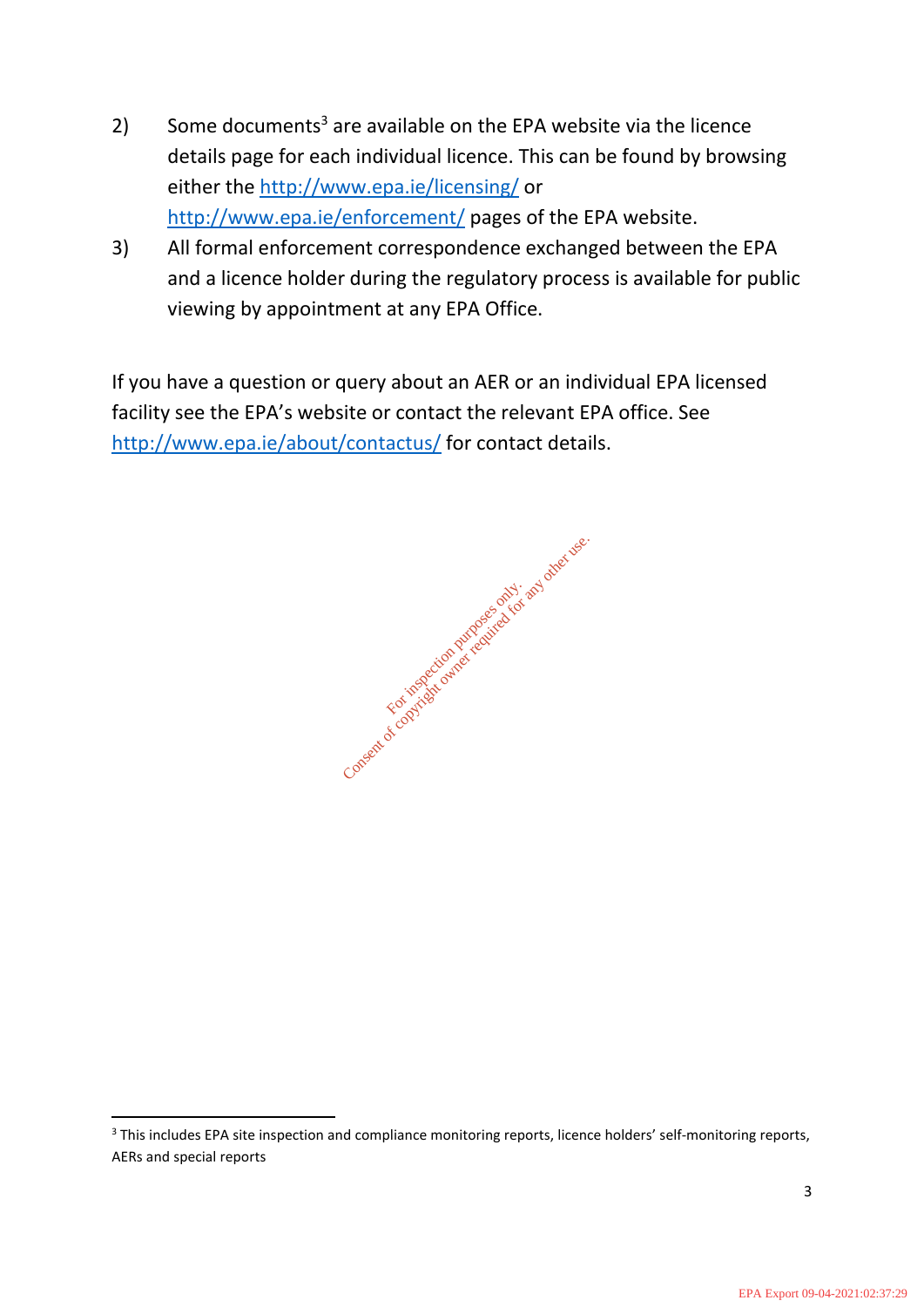### Contents

| 1) |  |
|----|--|
|    |  |
| 2) |  |
| 3) |  |
|    |  |
|    |  |
| 4) |  |
| 5) |  |
| 6) |  |
|    |  |
|    |  |
|    |  |
|    |  |
|    |  |
|    |  |
| 7) |  |
|    |  |
|    |  |
| 8) |  |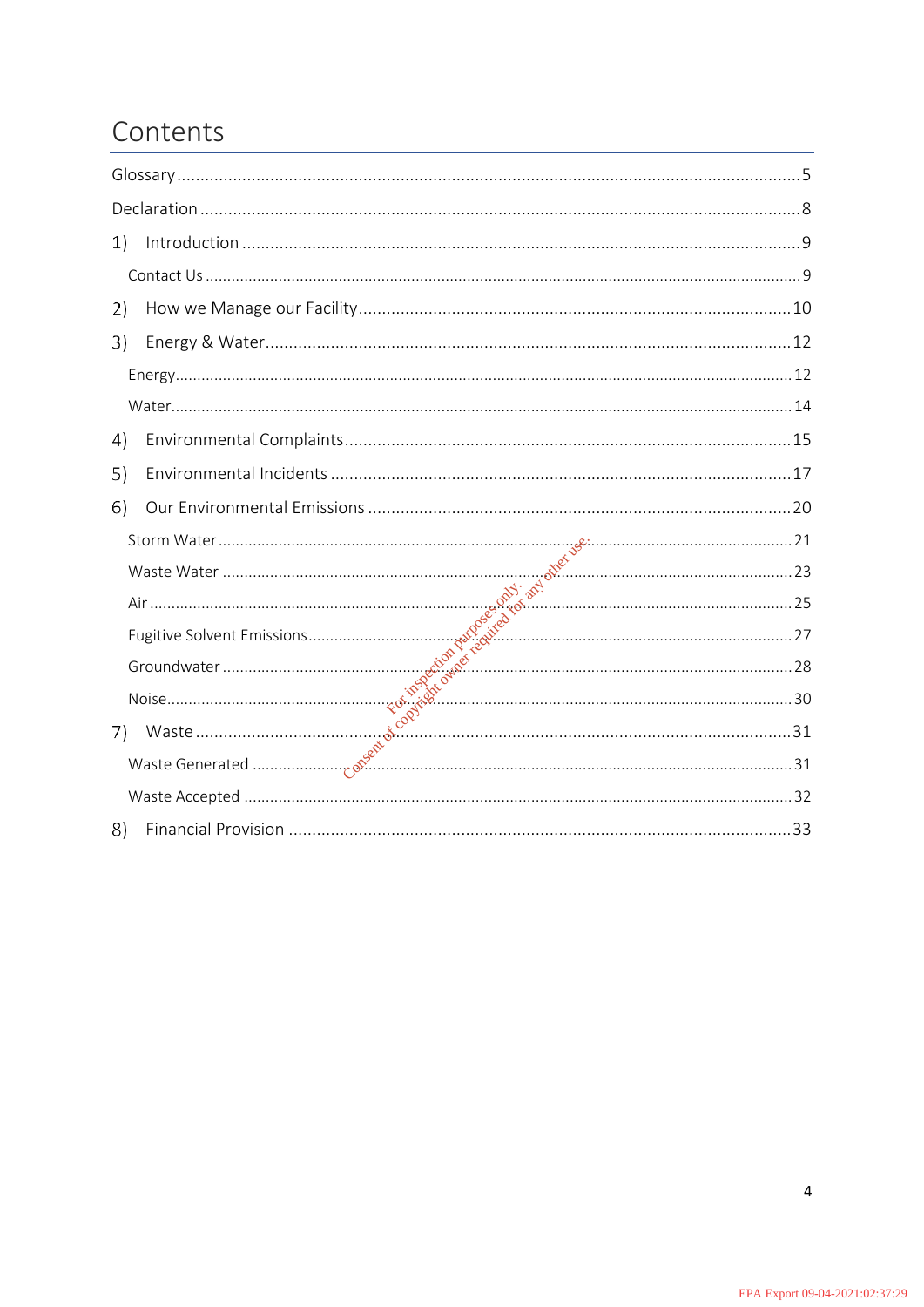### <span id="page-4-0"></span>Glossary

| <b>Abatement Equipment</b>     | Technology used to reduce pollution                                                                                               |
|--------------------------------|-----------------------------------------------------------------------------------------------------------------------------------|
| <b>AER</b>                     | Annual Environmental Report.                                                                                                      |
| <b>CRAMP</b>                   | <b>Closure, Restoration and Aftercare Management</b><br>Plan.                                                                     |
| <b>ELRA</b>                    | Environmental Liability Risk Assessment.                                                                                          |
| <b>Emission Limit Value</b>    | Limits set for specified emissions, typically<br>outlined in Schedule B of an EPA licence.                                        |
| <b>EMS</b>                     | Environmental Management System.                                                                                                  |
| <b>Environmental Goal</b>      | An objective or target set by a licensee as part of<br>an environmental management system (EMS).                                  |
| <b>Environmental Pollutant</b> | Substance or material that due to its quantity<br>and/or nature has a negative impact on the<br>environment.                      |
| Facility                       | Any site or premises that holds an EPA industrial<br>or waste licence.                                                            |
| <b>FP</b>                      | <b>Financial Provision.</b>                                                                                                       |
| GJ                             | Giga joules, an international unit of energy<br>measurement.                                                                      |
| Groundwater                    | All water which is below the surface of the<br>ground in the saturation zone and in direct<br>contact with the ground or subsoil. |
| Incident                       | As defined by an EPA industrial or waste licence.                                                                                 |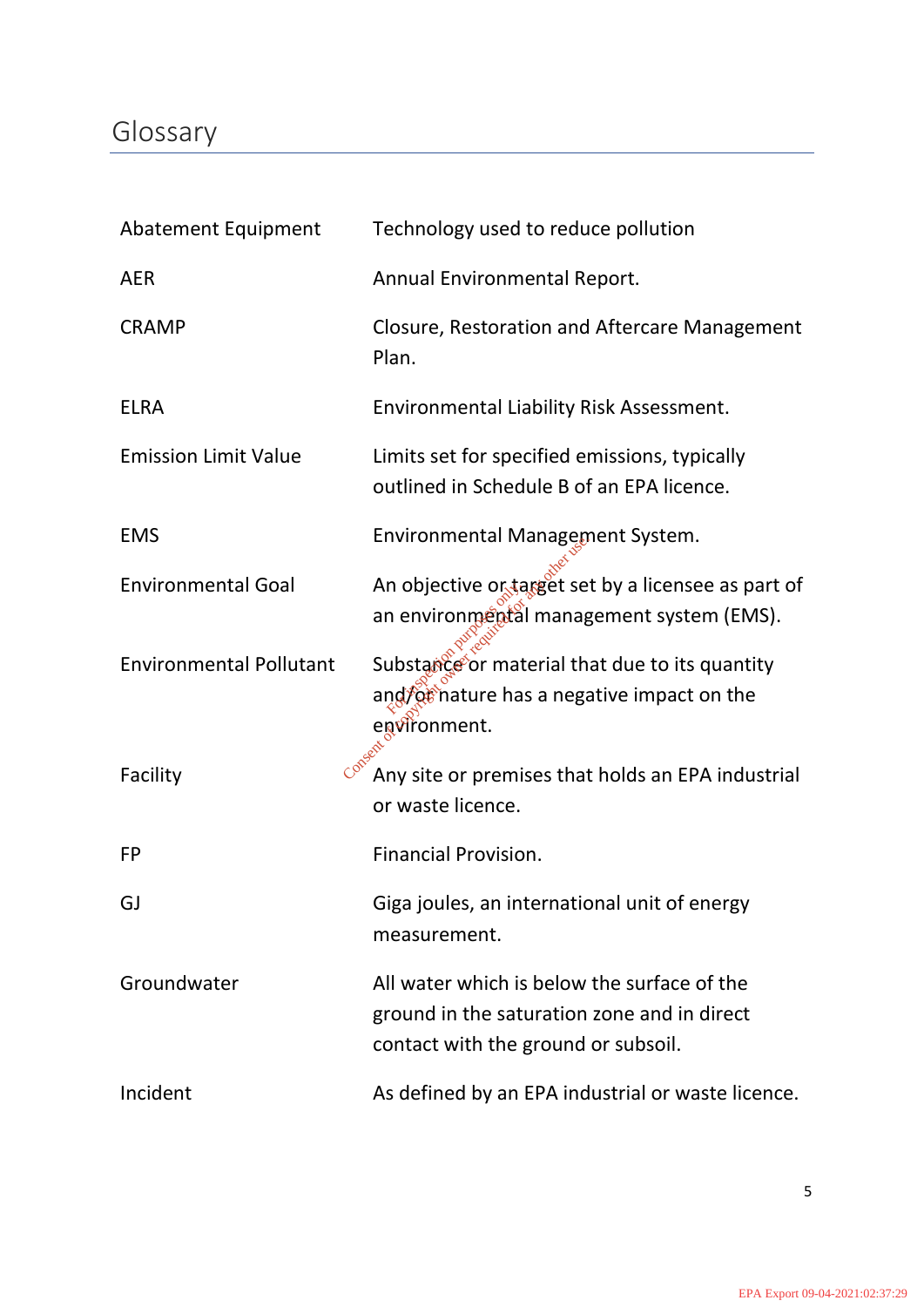| <b>Inert Waste</b>              | Is waste that will not undergo physical, chemical<br>or biological change thereby, is unlikely to cause<br>environmental pollution or harm human health.                                                                                                              |
|---------------------------------|-----------------------------------------------------------------------------------------------------------------------------------------------------------------------------------------------------------------------------------------------------------------------|
| List of Wastes (LoW)            | A list of wastes drawn up by the European<br>Commission and published as Commission<br>Decision 2014/955/EU.                                                                                                                                                          |
| <b>Noise Sensitive Location</b> | Any dwelling house, hotel or hostel, health<br>building, educational establishment, place of<br>worship or entertainment, or any other<br>installation or area of high amenity which for its<br>proper enjoyment requires the absence of noise<br>at nuisance levels. |
| Non-Renewable Resource          | A resource of economic value that cannot be<br>replaced at the same rate it is being consumed<br>e.g. coal, peat, oil and natural gas.                                                                                                                                |
| Oil Separator                   | Separator system for light liquids (e.g. oil and<br>pétkől).                                                                                                                                                                                                          |
| <b>PRTR</b>                     | <b>Pollutant Release and Transfer Register.</b>                                                                                                                                                                                                                       |
| Renewable Resource              | Wind, solar, aerothermal, geothermal,<br>hydrothermal and ocean energy, hydropower,<br>biomass, landfill gas, sewage treatment plant<br>gas and biogases.                                                                                                             |
| <b>Sanitary Waste</b>           | Waste water from toilet, washroom and<br>canteen facilities.                                                                                                                                                                                                          |
| <b>Storm Water</b>              | Rain water run-off from roof and non-process<br>areas.                                                                                                                                                                                                                |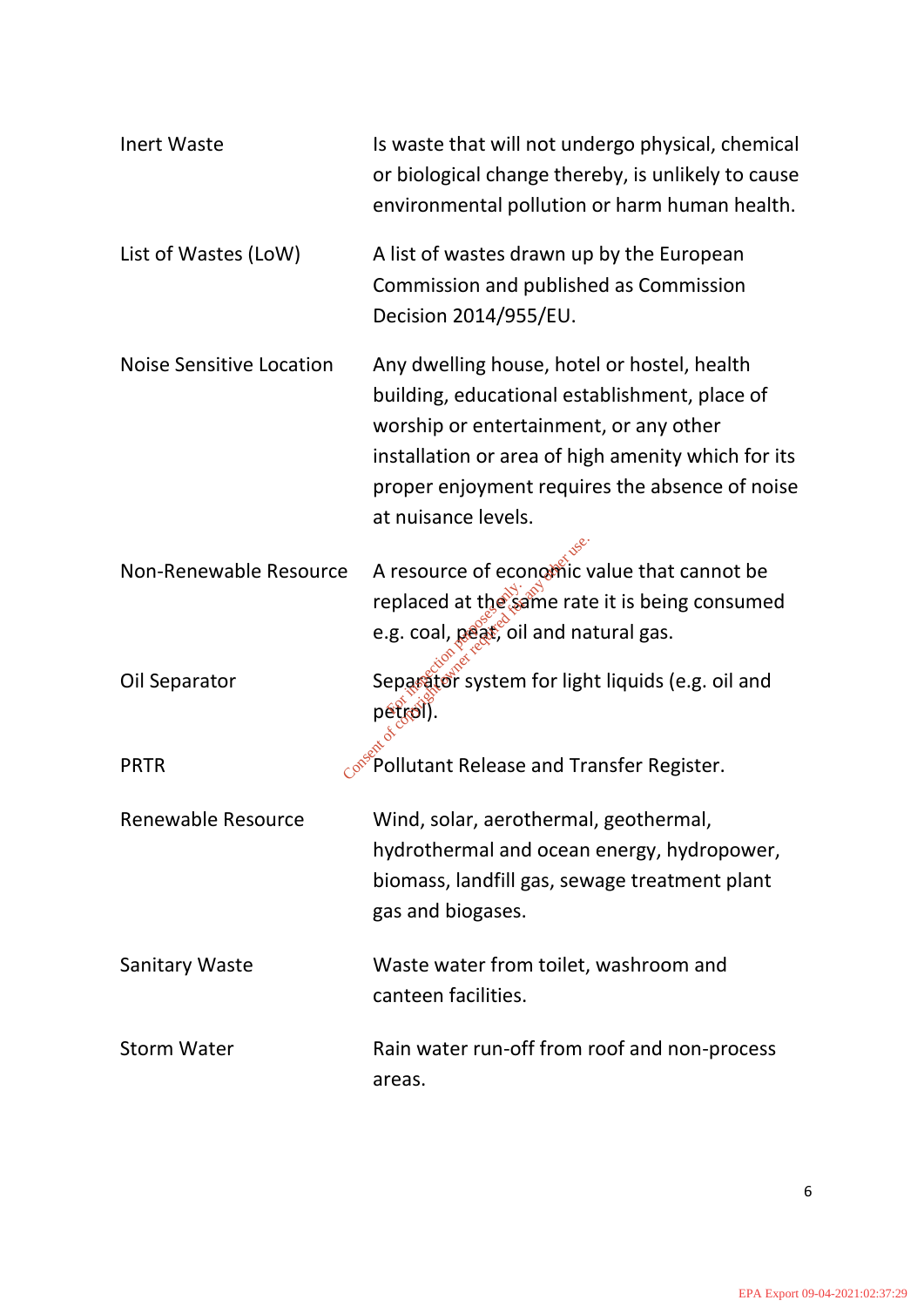| Surface Water                        | Lakes, rivers, streams, estuaries and coastal<br>waters.                                                                                          |
|--------------------------------------|---------------------------------------------------------------------------------------------------------------------------------------------------|
| Trigger Level                        | A value set for a specific parameter, the<br>achievement or exceedance of which requires<br>certain actions to be taken by the licence<br>holder. |
| <b>Volatile Organic</b><br>Compounds | Gases produced from solids or liquids that<br>evaporate readily in ambient conditions.                                                            |
| Waste                                | Any substance or object which the holder<br>discards or intends or is required to discard.                                                        |

Disclaimer

These are **not** legal definitions. Legal definitions can be found in the corresponding legislation. Consent of copyright owner required for any other use.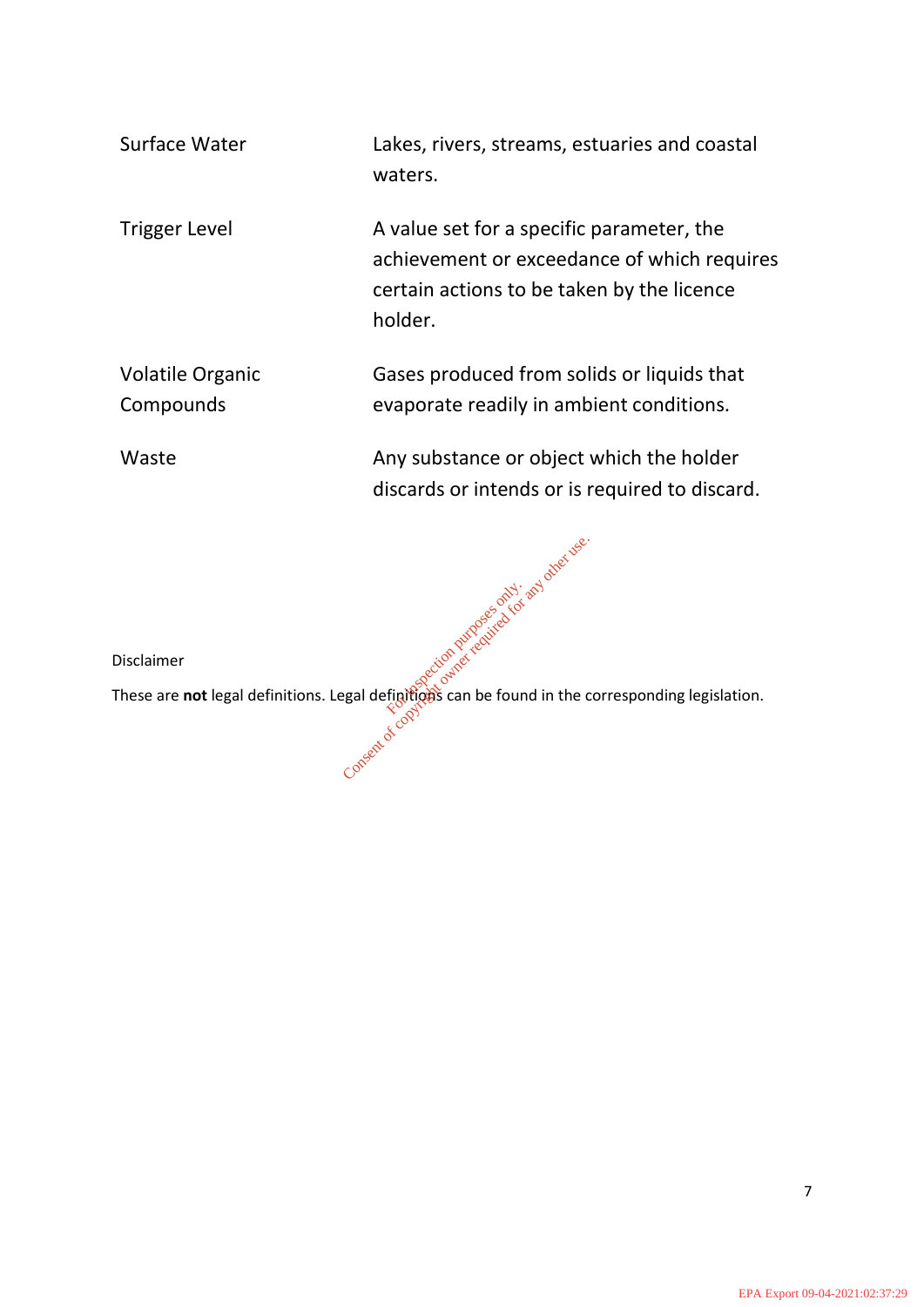### <span id="page-7-0"></span>Declaration

I, Darragh O Connor -Environmental Officer for Dawn Meats Slane, confirm that by ticking the box below, all information in this report is truthful and accurate to the best of my knowledge and belief.

In addition, I confirm that all monitoring and performance reporting required by our EPA licence and summarised herein is available for inspection by the EPA.

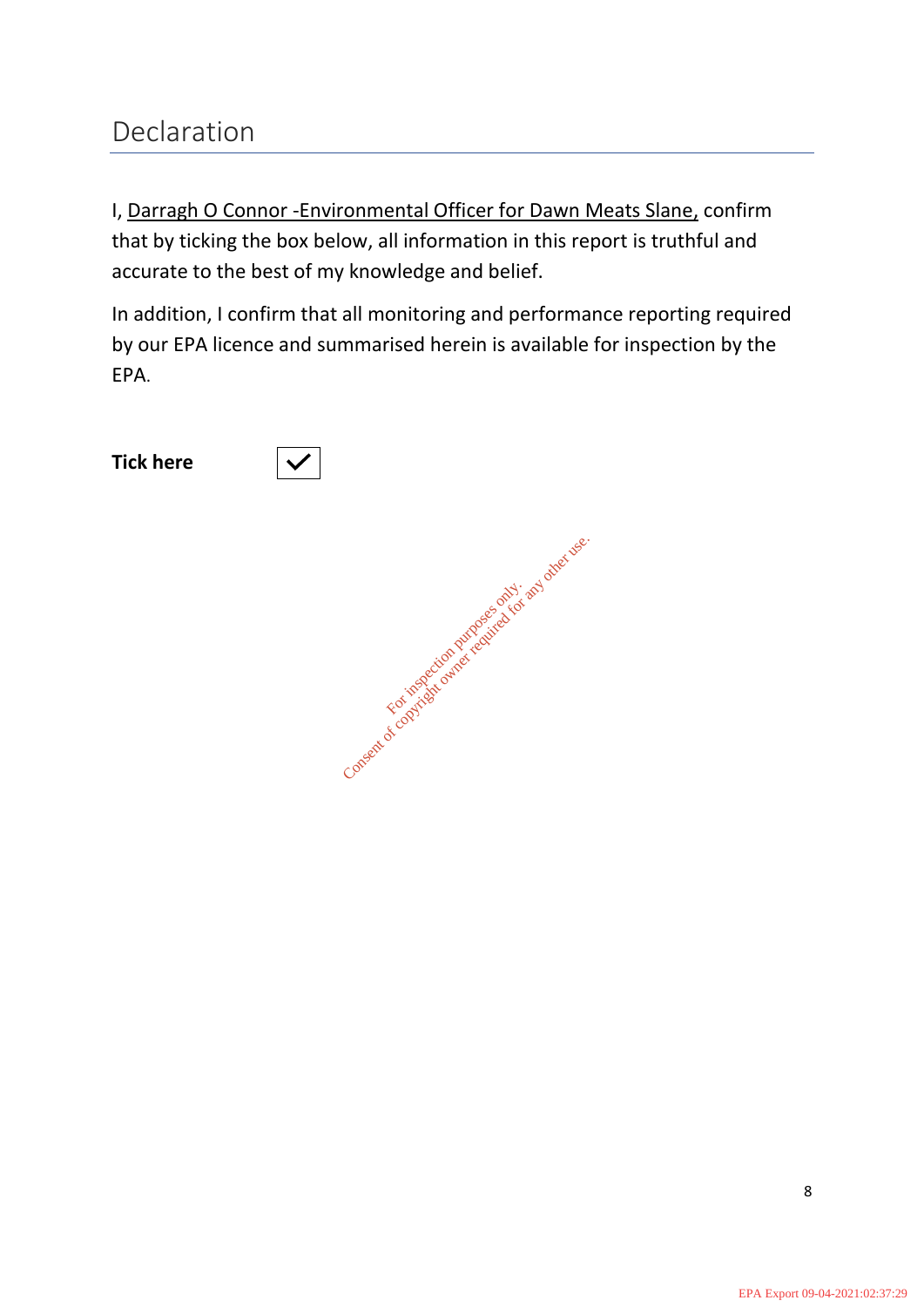<span id="page-8-0"></span>See below a brief description of our facility and a summary of our environmental performance this year.

Dawn Meats Slane operates a slaughtering facility, where animals are received in and carcasses are dispatched out following processing. In 2020 production and total energy increased. There was 1 exceedances of ELVs for storm water monitoring at SW2 in 2020

#### <span id="page-8-1"></span>**Contact Us**

If you have any questions or would like further information on any aspect of this report, please contact us directly.<br>See below details:<br> $\Box$ or would like further information of the conservation of the contraction of the conservation of the conservation of the conservation of the conservation of the conservation of the conservation of the conservation of the co

Consent of cop

See below details:

info@dawnmeats.com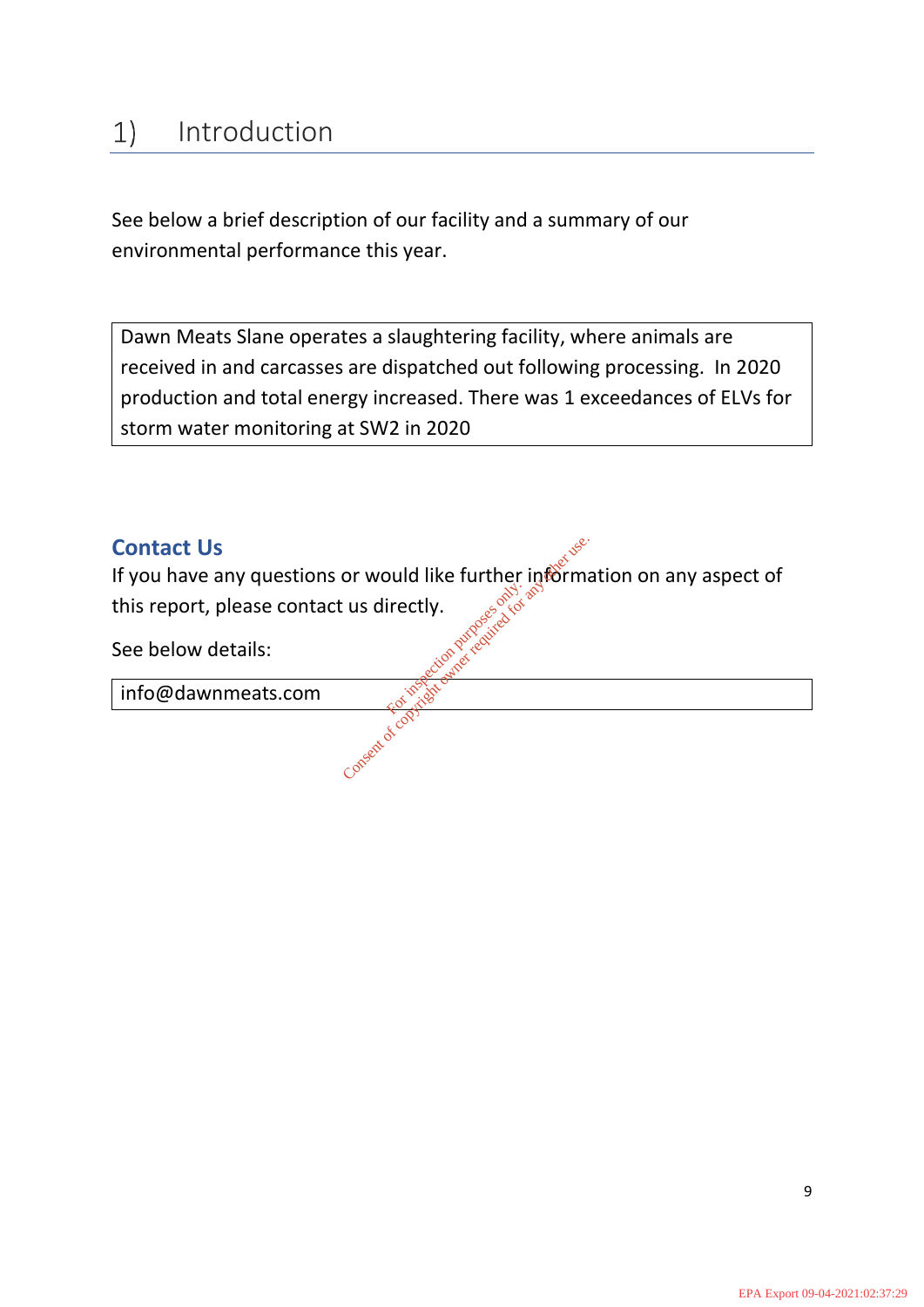#### <span id="page-9-0"></span>**Explanation**

To ensure our facility's activities do not cause environmental pollution we are required to have detailed documentation systems in place to help us manage and track our environmental performance. These systems are referred to as Environmental Management Systems (EMS). We review our EMS every year and set up-to-date **environmental goals** to continually improve our environmental performance.

The information below sets out the environmental goals for our facility to help us prevent environmental pollution and reduce our impact on the environment. Target dates for completing each goal and progress towards achieving the goal are outlined in Table 1.<br>
Table 1. Environt Environt League 2. Table 1. Environt League 2. Table 1.

#### **Table 1 Environmental Goals**

| environment. Target dates for completing each goal and progress towards<br>Purposured for any<br>achieving the goal are outlined in Table 1. |                    |                 |  |
|----------------------------------------------------------------------------------------------------------------------------------------------|--------------------|-----------------|--|
| <b>Environmental Goals</b><br>Table 1                                                                                                        |                    |                 |  |
| <b>Environmental Goal</b>                                                                                                                    | <b>Target Date</b> | <b>Progress</b> |  |
| To reduce water<br>consumption<br>across the site by end 2025 by 40%                                                                         | 31/12/2025         |                 |  |
| Reduction of energy use per tonne<br>of production by 40% by 2025                                                                            | 31/12/2025         |                 |  |
| To divert all waste from going to<br>landfill by the end of 2020.                                                                            | 31/12/2020         | Completed       |  |
| Improve staff<br>environmental<br>awareness by End 2021                                                                                      | 31/12/2021         |                 |  |
| Fulfil IPPC & EMS Requirements                                                                                                               | 31/12/2021         | On Target       |  |
| Add rows as necessary                                                                                                                        |                    |                 |  |

Comment

100 word limit

10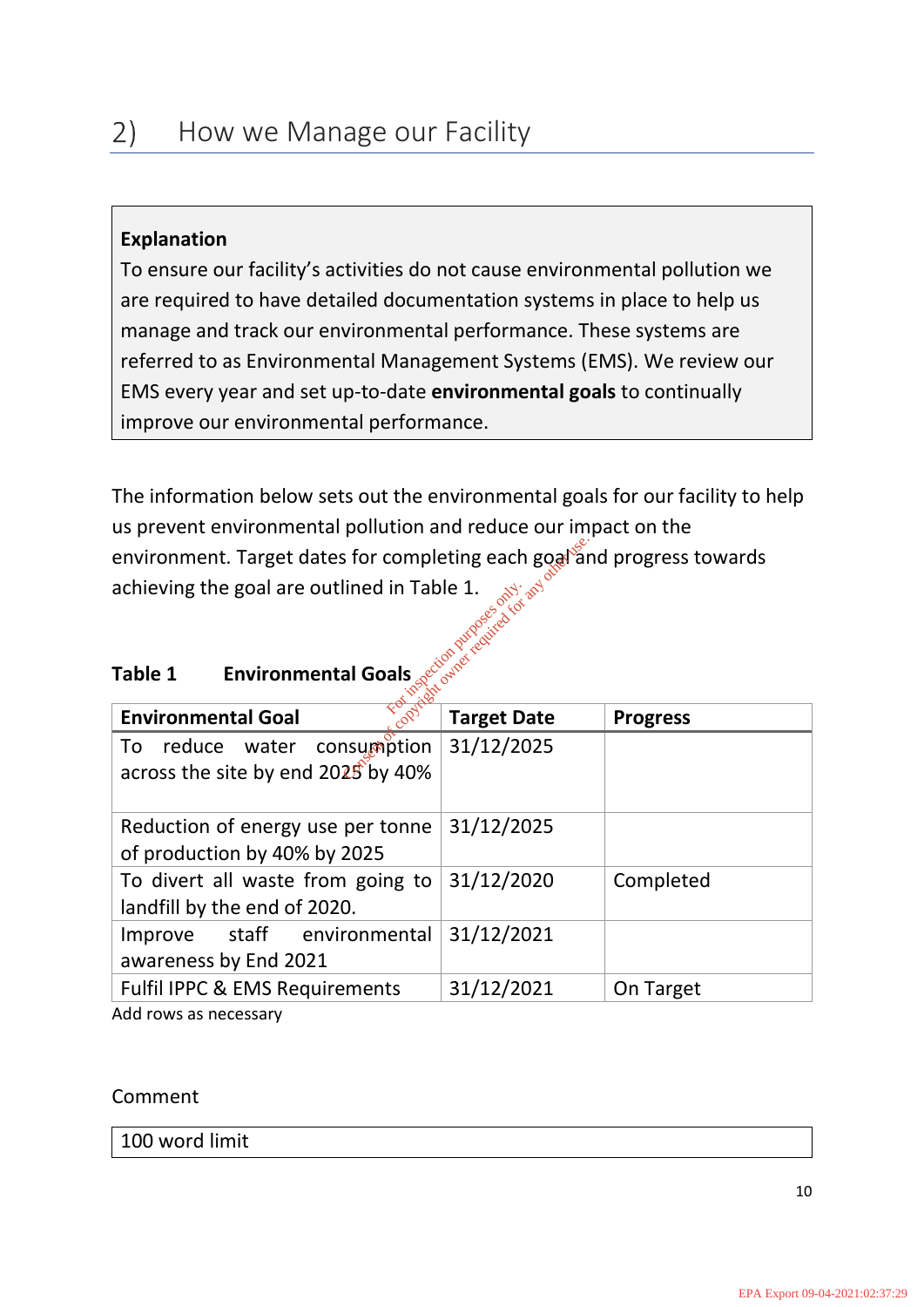Consent of cor inspection purposes only. and other use.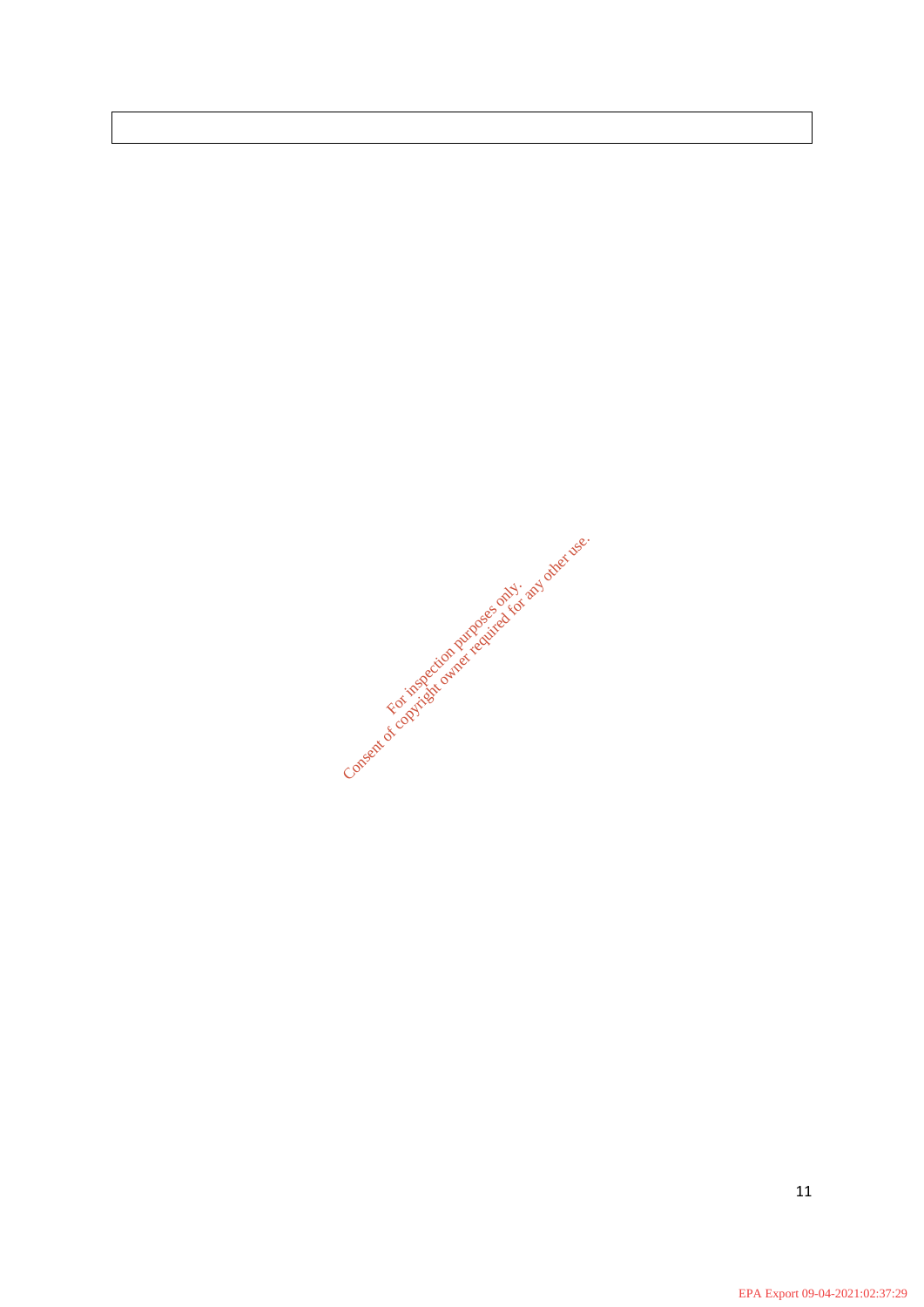#### <span id="page-11-1"></span><span id="page-11-0"></span>**Energy**

#### **Explanation**

Fossil fuels such as coal, gas and oil are non-renewable resources. As a result, our EPA licence requires that we measure our energy use and set targets to improve the energy efficiency of our activities and reduce our overall use, where possible. Where we have the means and technology onsite to generate energy, this is also captured in this report.

The information below summarises the energy used this year compared to the previous year and includes renewable and non-renewable energy types.

| previous year and includes renewable and non-renewable energy type       |           |                      |  |  |
|--------------------------------------------------------------------------|-----------|----------------------|--|--|
|                                                                          |           |                      |  |  |
| Pointed Miles of the line of the first.<br>Table 2<br><b>Energy Used</b> |           |                      |  |  |
| <b>Energy Used (GJ)</b>                                                  | Quantity  | % Increase/ decrease |  |  |
|                                                                          |           | on previous year     |  |  |
| Electricity                                                              | 8804.     | Decrease of 4.1%     |  |  |
| <b>Heavy Fuel Oil</b>                                                    |           |                      |  |  |
| Light Fuel Oil                                                           | 295.2     | Decrease of 21.9%    |  |  |
| <b>LPG</b>                                                               | 5996.016  | Increase 2.54%       |  |  |
| Coal / Solid Fuel                                                        | 0         |                      |  |  |
| Peat                                                                     | 0         |                      |  |  |
| <b>Renewable Biomass</b>                                                 | 0         |                      |  |  |
| <b>Renewable Energy</b>                                                  | 0         |                      |  |  |
| <b>Generated On-site</b>                                                 |           |                      |  |  |
| <b>Total Energy Used</b>                                                 | 15095.946 |                      |  |  |

#### **Table 2 Energy Used**

Comment

100 word limit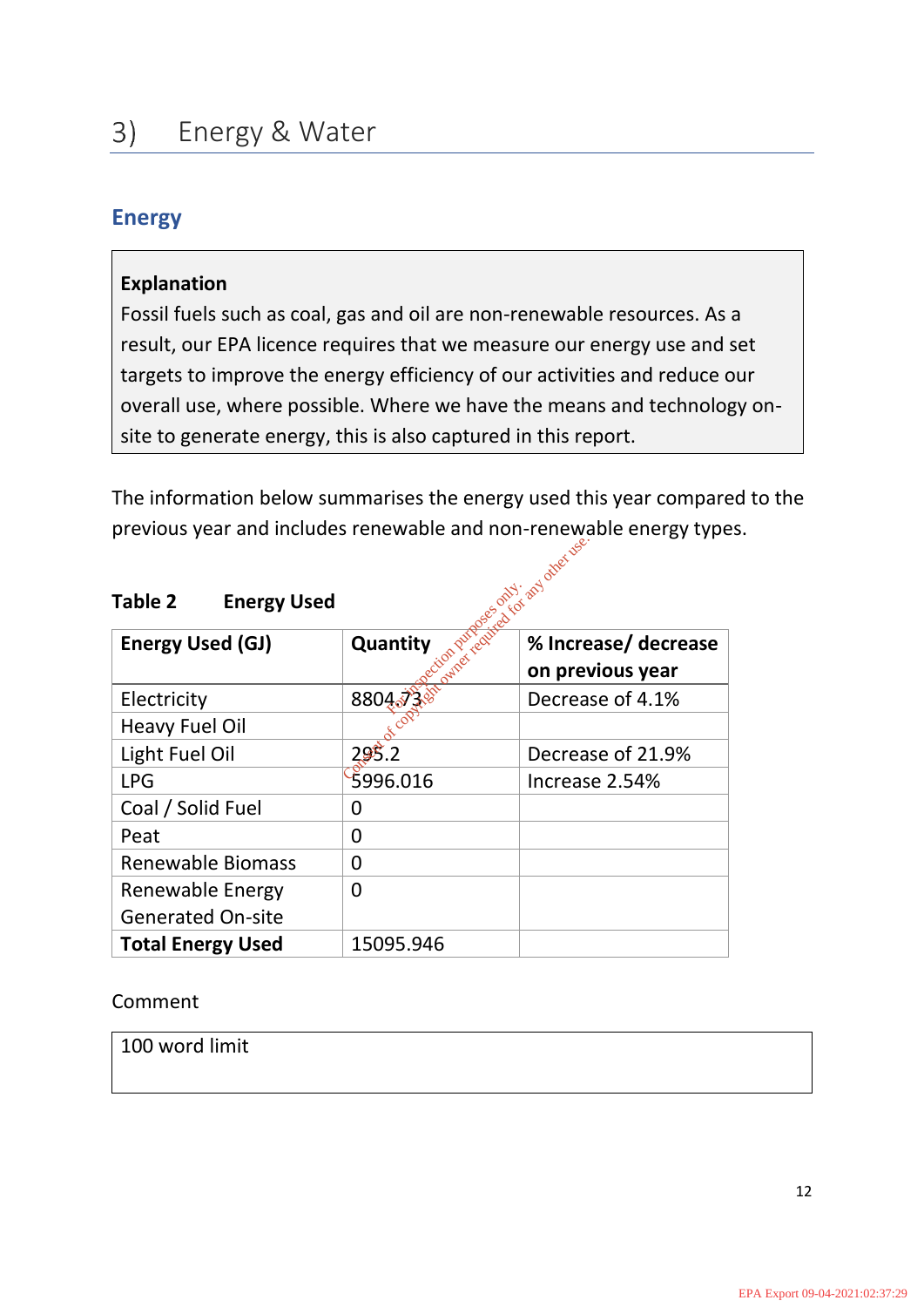The information below summarises the energy we generated on our site this year with specific focus on renewable energy generation.

#### **Table 3 Energy Generated**

| <b>Energy Generated (GJ)</b>  | Quantity | % Increase/ decrease<br>on previous year |
|-------------------------------|----------|------------------------------------------|
| Renewable Energy              |          |                                          |
| <b>Total Energy Generated</b> |          |                                          |

Comment

| 100 word limit |                                                                                                                                                                                                                               |  |
|----------------|-------------------------------------------------------------------------------------------------------------------------------------------------------------------------------------------------------------------------------|--|
|                | Consent of co. With the oxygen of the action of the first decided in the consent of construction of the distribution of the consent of the consent of the consent of the consent of the consent of the consent of the consent |  |
|                |                                                                                                                                                                                                                               |  |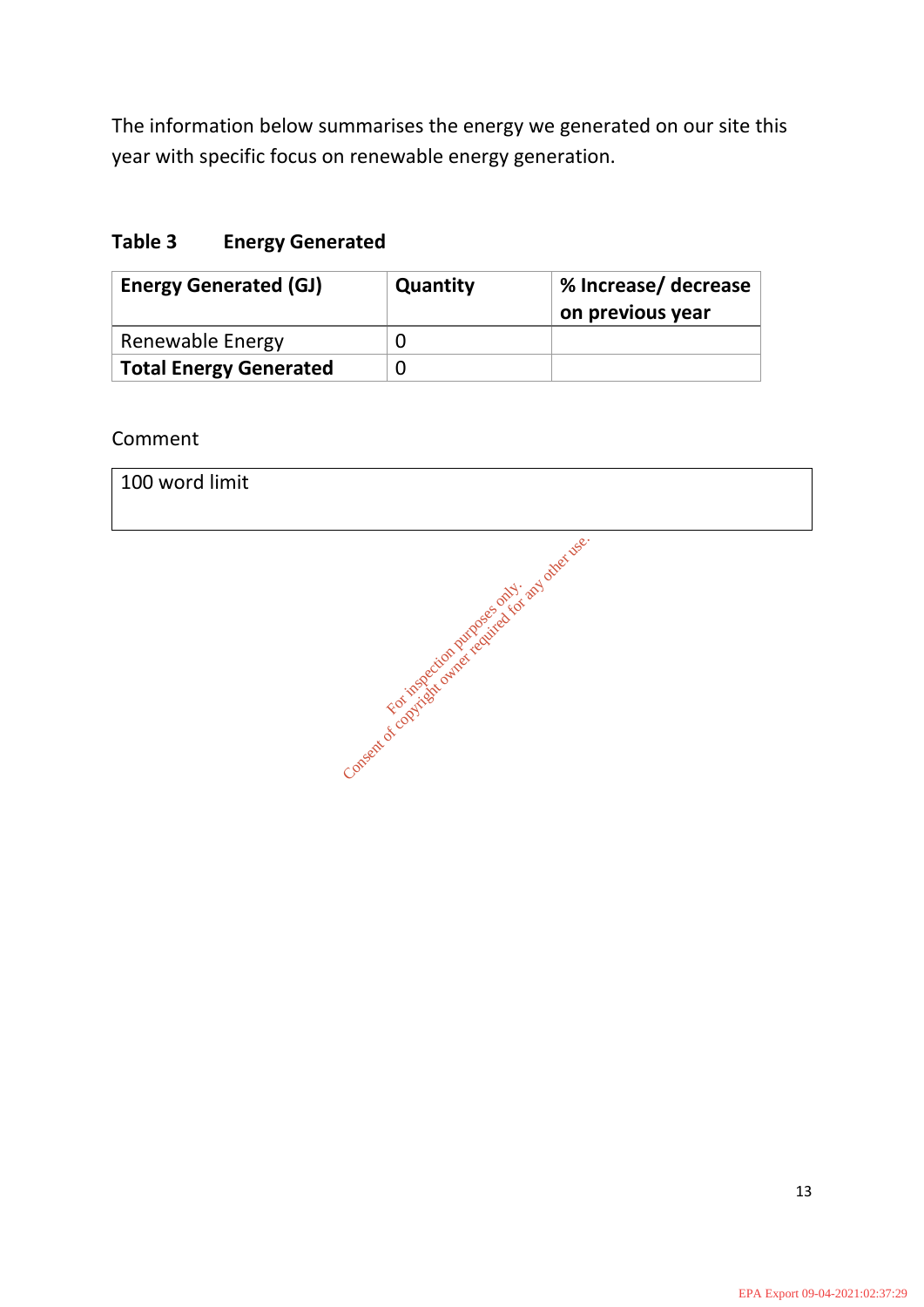#### <span id="page-13-0"></span>**Water**

#### **Explanation**

Water is a natural resource and we are required by our EPA licence to identify ways to reduce our use where possible. Water used in industry can be extracted from groundwater, rivers and lakes (surface water), taken from public water supplies (Irish Water), recycled from the facility's processes or harvested from rainwater.

The information below summarises and compares the quantity of water used this year compared to the previous year.

| LANIC 4<br><i><b>VVALEI USEU</b></i> |                        |                |
|--------------------------------------|------------------------|----------------|
| <b>Source of Water</b>               | Quantity               |                |
| <b>Used</b>                          | (m <sup>3</sup> /year) | decrease on    |
|                                      |                        | previous year  |
| Groundwater                          | 52461                  | Decrease 1.42% |
| <b>Surface Water</b>                 | Conseil of Grant<br>O  |                |
| <b>Public Supply</b>                 | O                      |                |
| <b>Recycled Water</b>                | 0                      |                |
| Rainwater                            | O                      |                |
| <b>Total Water Used</b>              | 52461                  |                |

Comment

| 100 word limit |  |  |
|----------------|--|--|
|                |  |  |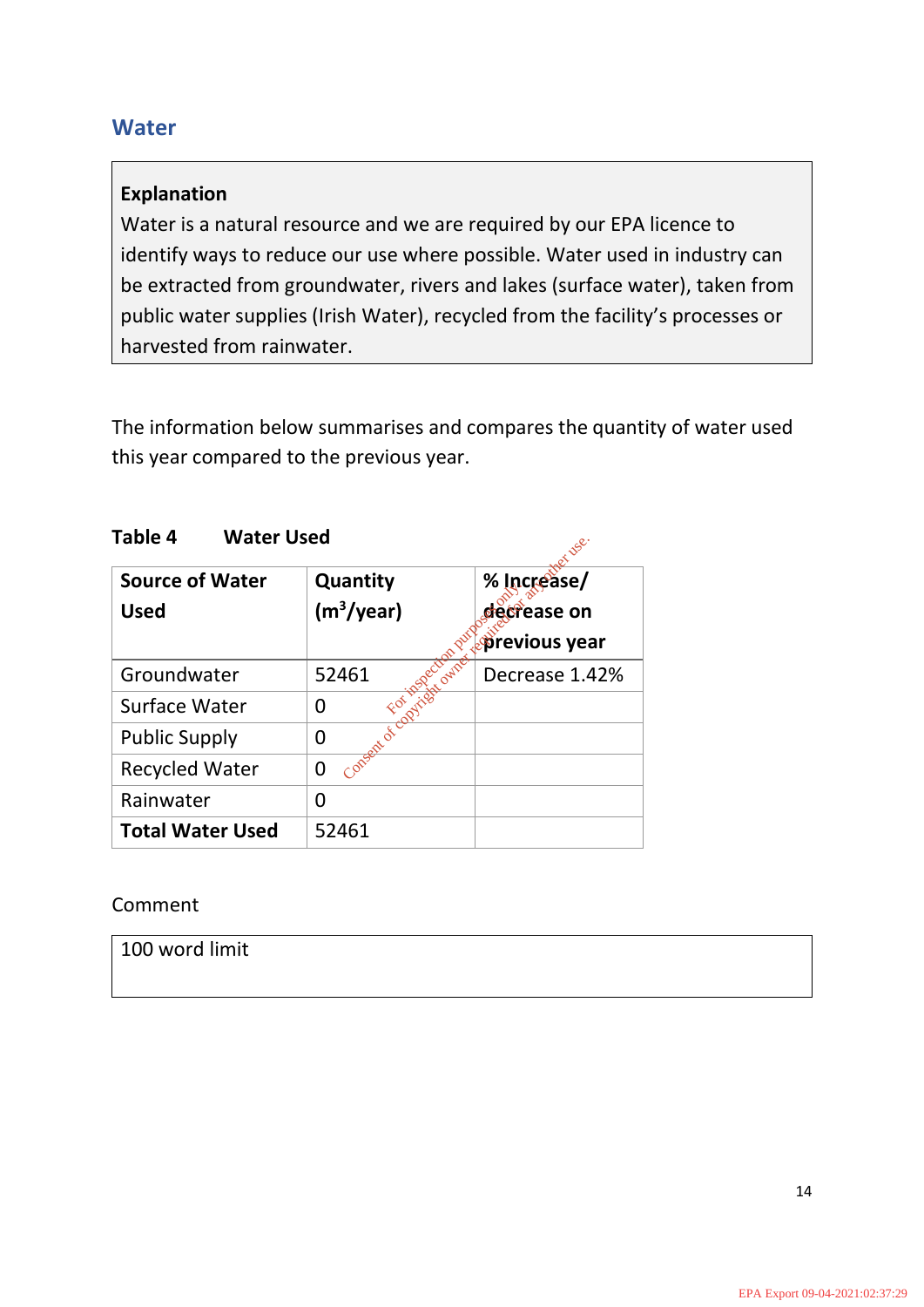#### <span id="page-14-0"></span>Environmental Complaints  $4)$

#### **Explanation**

Our EPA licence requires that activities do not cause environmental nuisance such as odour, dust or noise. Our licence also requires that we have procedures in place to record, investigate and respond to environmental complaints if or when they arise.

We have an environmental complaints procedure in place where you can contact us<sup>4</sup> directly. You can also contact the EPA<sup>5</sup> if you wish to make an environmental complaint, confidentially or not.

See the information below for a summary of **all** the environmental complaints relating to our activities made directly to us and to the EPA this year.

### **Table 5 Summary of All Environmental Complaints Received in**

| <b>Type of Complaint</b>  | ells sorting of the Receiver | <b>Number</b> |
|---------------------------|------------------------------|---------------|
|                           |                              | <b>Closed</b> |
|                           |                              |               |
| Odour / Smells            |                              |               |
| <b>Noise</b>              |                              |               |
| <b>Dust</b>               | 0                            |               |
| <b>Water Quality</b>      | 0                            |               |
| <b>Air Quality</b>        | 0                            |               |
| <b>Waste</b>              | 0                            |               |
| <b>Litter</b>             | 0                            |               |
| <b>Vermin/Flies/Birds</b> | 0                            |               |
| <b>Soil Contamination</b> | 0                            |               |
| <b>Vibration</b>          | 0                            |               |
| <b>Other</b>              | 0                            |               |

<sup>4</sup> See Section 1, Introduction – Contact Us

<sup>&</sup>lt;sup>5</sup> If you wish to contact the EPA to make an environmental complaint about an EPA licenced facility, please go to <https://lema.epa.ie/complaints>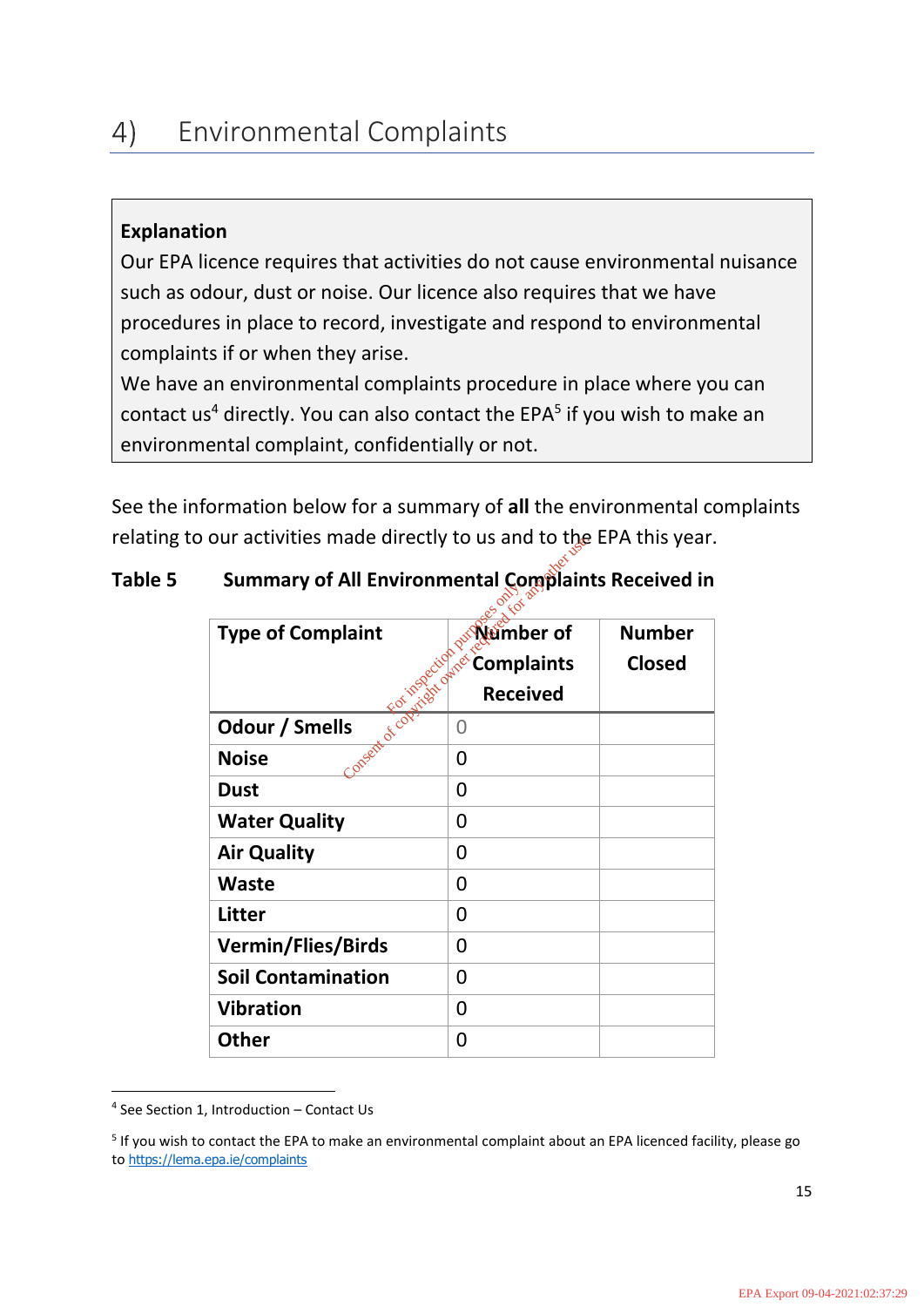Comment

#### 100 word limit

Consent of cor inspection purposes only. and other use.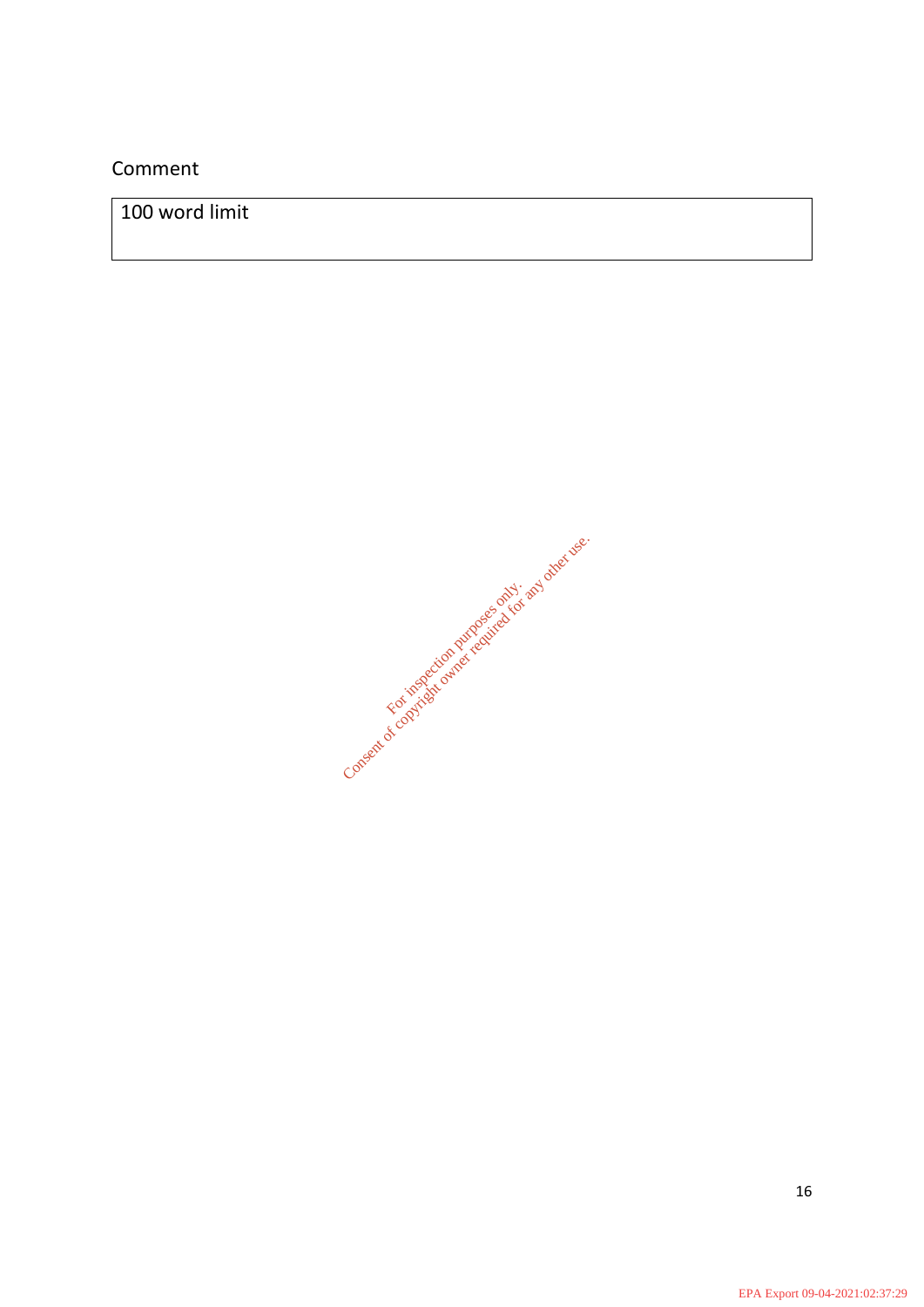#### <span id="page-16-0"></span> $5)$ Environmental Incidents

#### **Explanation**

It is our responsibility as an EPA licensed facility to ensure we have systems in place to prevent incidents that have the potential to cause environmental pollution. If an incident occurs, we are required to report it to the EPA, investigate the cause and fix the problem.

The EPA classify environmental incidents into 5 categories based on the potential impact on the environment:

- Minor
- Limited
- **Serious**
- **Very Serious**
- Catastrophic

See Table 6 for the number of the environmental incidents we reported to the EPA this year. Consent of copyright owner required for any other any other limited for any other limited for any other limited for any other limited for any other limited for any other limited for any other limited for any other limited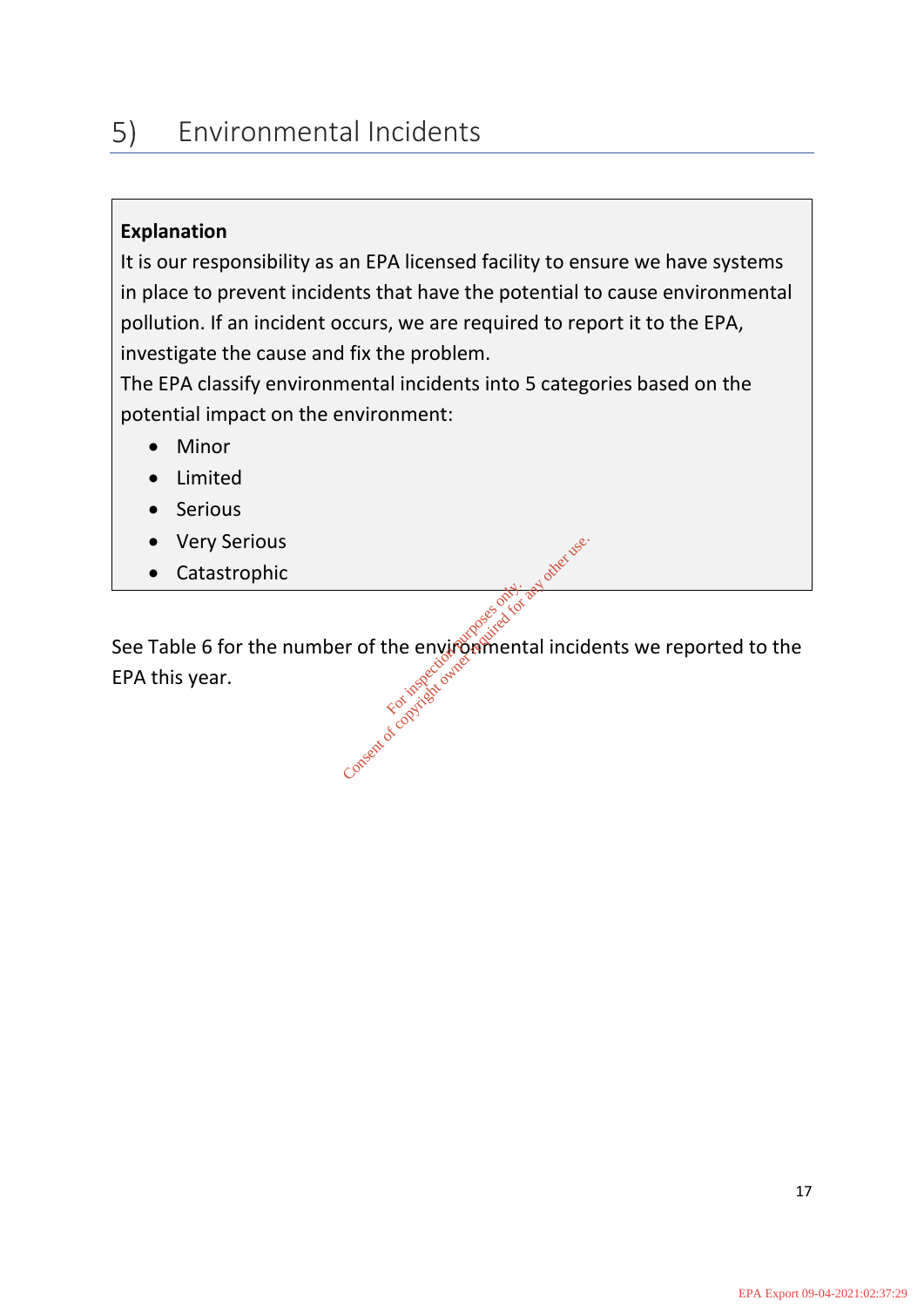#### **Table 6 Number of Environmental Incidents**

| Incident                | <b>Minor</b>   | <b>Limited</b>                           | <b>Serious</b>       | <b>Very</b>    | Catastrophic   |
|-------------------------|----------------|------------------------------------------|----------------------|----------------|----------------|
| Category                |                |                                          |                      | <b>Serious</b> |                |
| Abatement               | $\overline{0}$ | $\mathbf 0$                              | $\mathbf 0$          | $\mathbf 0$    | $\mathbf 0$    |
| Equipment               |                |                                          |                      |                |                |
| Offline                 |                |                                          |                      |                |                |
| Breach of               | $\mathbf 0$    | $\mathbf 0$                              | $\mathbf 0$          | $\mathbf 0$    | $\mathbf 0$    |
| <b>Ambient ELV</b>      |                |                                          |                      |                |                |
|                         |                |                                          |                      |                |                |
| Breach of               | $\mathbf 0$    | $\pmb{0}$                                | $\mathbf 0$          | $\mathbf 0$    | $\mathbf 0$    |
| Emission                |                |                                          |                      |                |                |
| Limit                   |                |                                          |                      |                |                |
| Explosion               | $\mathbf 0$    |                                          | Let's and other lee. | $\overline{0}$ | $\mathbf 0$    |
|                         |                |                                          |                      |                |                |
|                         |                |                                          |                      |                |                |
| Fire                    | $\mathbf 0$    |                                          | 0                    | $\mathbf 0$    | $\mathbf 0$    |
|                         |                |                                          |                      |                |                |
|                         |                | Consent of Construction of Recognization |                      |                |                |
| Monitoring              | $\mathbf 0$    |                                          | $\mathbf 0$          | $\mathbf 0$    | $\mathbf 0$    |
| Equipment               |                |                                          |                      |                |                |
| Failure                 |                |                                          |                      |                |                |
| Odour                   | $\mathbf 0$    | $\mathbf 0$                              | $\overline{0}$       | $\mathbf 0$    | $\mathbf 0$    |
|                         |                |                                          |                      |                |                |
|                         |                |                                          |                      |                |                |
| Spillage                | $\overline{0}$ | $\overline{0}$                           | $\overline{0}$       | $\overline{0}$ | $\overline{0}$ |
|                         |                |                                          |                      |                |                |
|                         |                |                                          |                      |                |                |
| Breach of               | $\mathbf{1}$   | $\pmb{0}$                                | $\mathbf 0$          | $\mathbf 0$    | $\pmb{0}$      |
| trigger Level           |                |                                          |                      |                |                |
|                         | $\mathbf 0$    |                                          | $\overline{0}$       | $\mathbf 0$    |                |
| Uncontrolled<br>Release |                | $\mathbf 0$                              |                      |                | $\pmb{0}$      |
|                         |                |                                          |                      |                |                |
|                         |                |                                          |                      |                |                |

18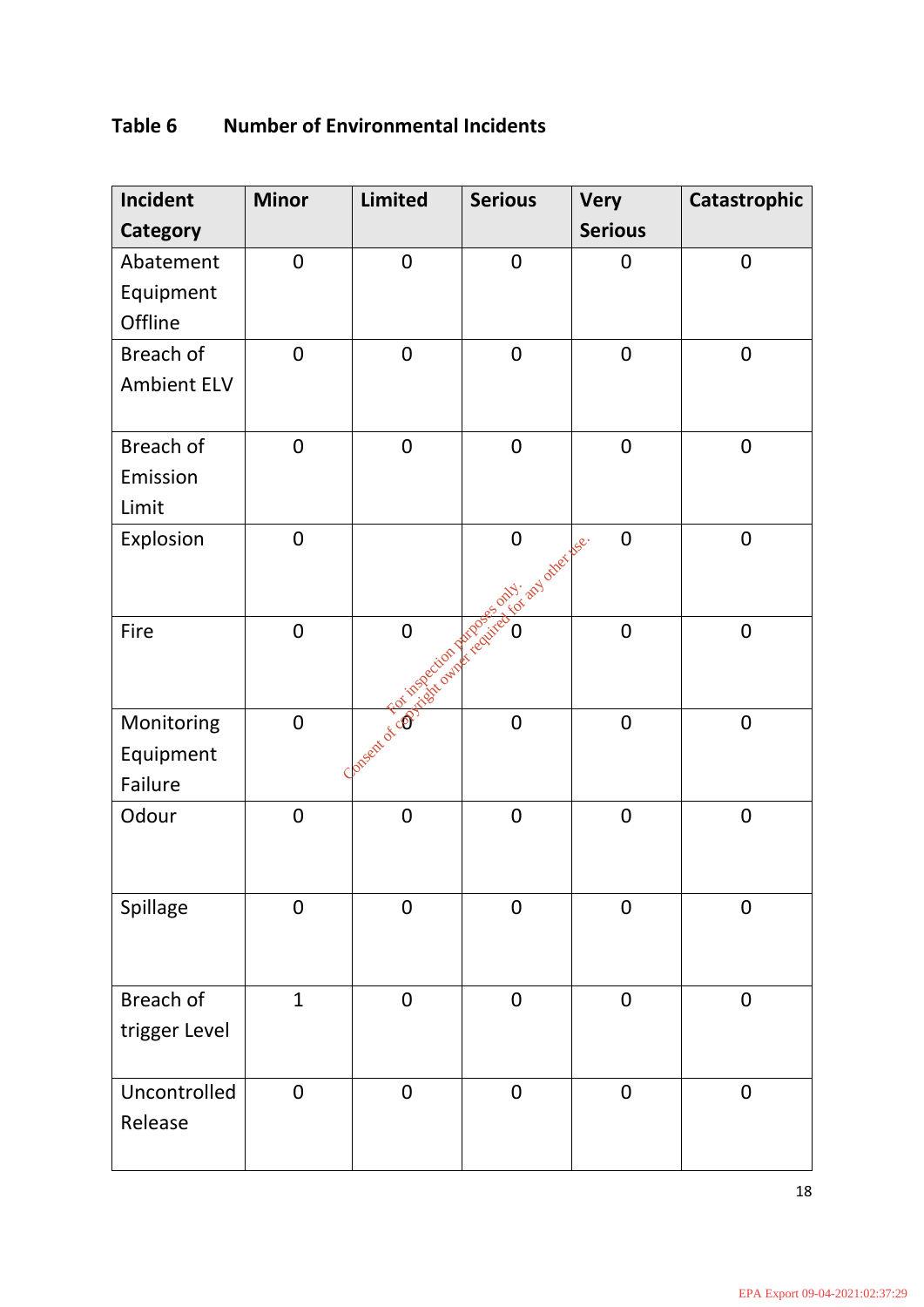| Incident<br>Category | <b>Minor</b> | <b>Limited</b> | <b>Serious</b> | <b>Very</b><br><b>Serious</b> | Catastrophic |
|----------------------|--------------|----------------|----------------|-------------------------------|--------------|
| Other                |              |                |                |                               |              |

#### Comment

| 100 word limit |  |  |
|----------------|--|--|
|                |  |  |

Consent of cor inspection purposes only. and other use.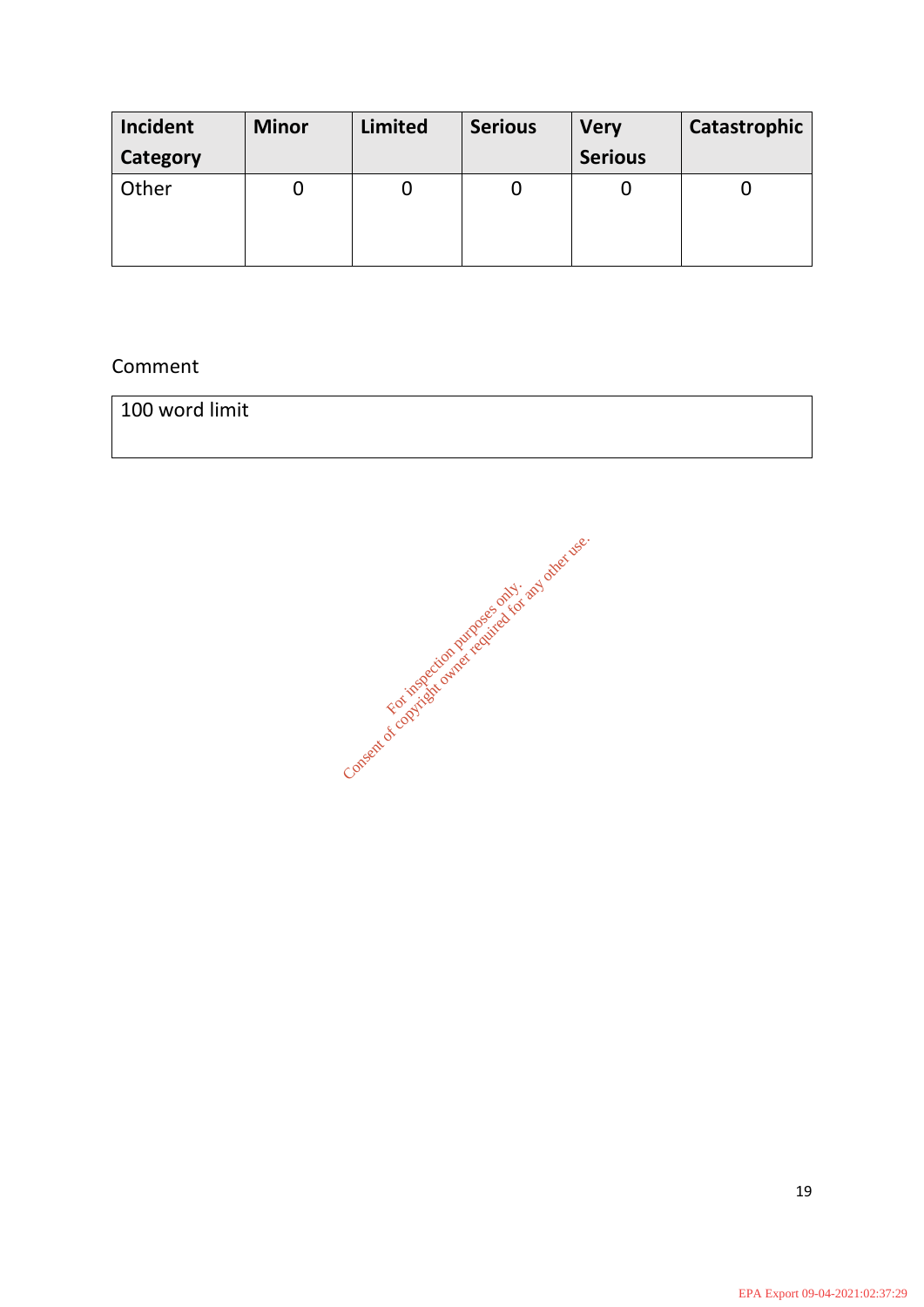#### <span id="page-19-0"></span>**Explanation**

We are required to ensure the emissions from our activities do not cause environmental pollution.

We are required to monitor any of the following emissions that we make:

- Storm water
- Waste water
- Air
- **Groundwater**
- Noise

We regularly test any such emissions for specific pollutants and materials to ensure they do not contain levels of pollution that exceed emission limit values (ELVs) or cause environmental pollution. If monitoring of an emission indicates an ELV is exceeded, we are reguived to report this to the EPA $6$ . but we still carry out monitoring and report all incidents that may give rise to the EPA licence. Some emissions monitored do not have specific ELVs,<br>but we still carry out monitoring and report all incidents that may give

The next sub-sections of this reported marise our compliance with any ELVs set in our EPA licence. Some emissions monitored do not have specific ELVs, environmental pollution.

<sup>6</sup> See section 5, Incidents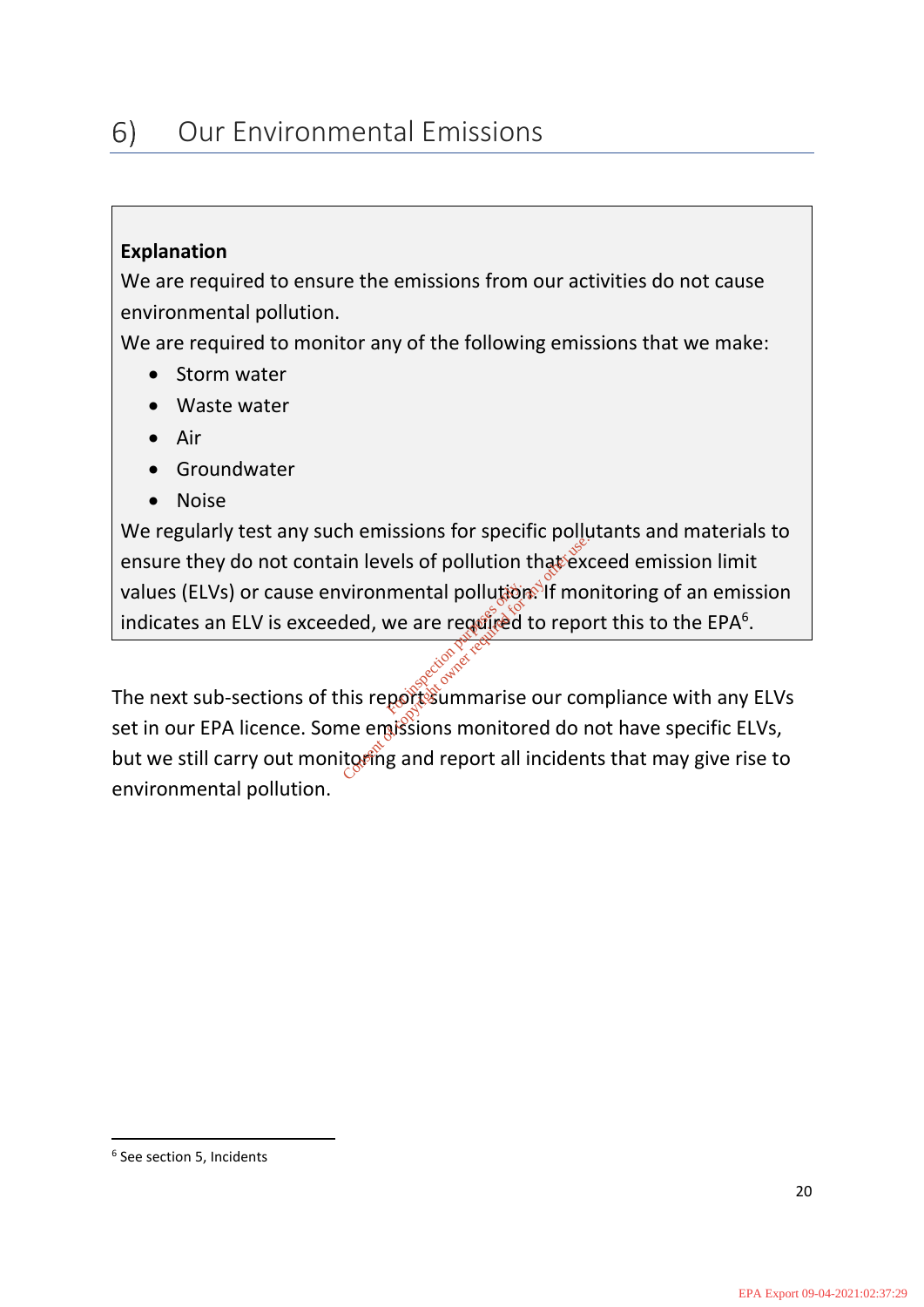#### <span id="page-20-0"></span>**Storm Water**

#### **Explanation**

Storm water is rain water run-off from roof and non-process areas of a facility, e.g. carparks, and generally shall not contain any pollution. Storm water is usually released into a local water body after a basic form of treatment. Our EPA licence requires that we manage storm water to ensure no polluting substances or materials are released into the environment.

The information below summarises how the storm water from our facility is treated, where it is released and the results of monitoring this year.

#### **1.** Storm water from our facility is managed prior to release by;

Storm water from our facility passes through an oil waste interceptor then<br>
flows through a emission point (SW2)<br>
2. Storm water from our facility is released into the following water<br>
bodies: flows through a emission point (SW2) our facility is managed prior<br>Consent of consenting the control of any other<br>point (SW2) and consent of a property of any other use.<br>Society is released into the consent of the consent of the consent of the consent of the

#### **2. Storm water from our facility is released into the following water bodies:**

A land drain is located adjacent the south-western boundary of the site, which merges with the Roughgrange River, a tributary of the River Boyne.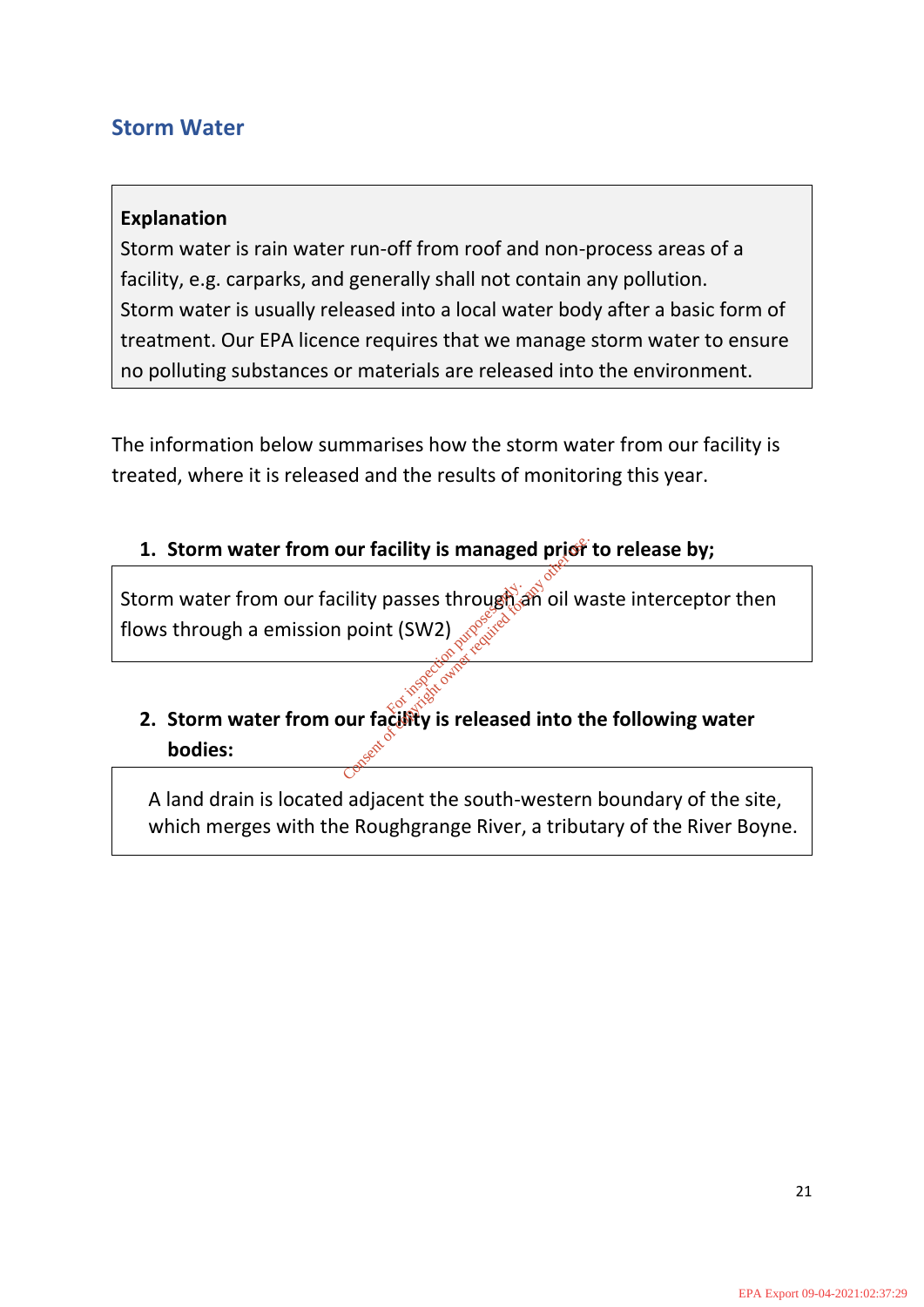#### **Table 7 Summary of Storm Water Monitoring**

| Parameter<br>measured | <b>No. of Samples</b> | % Compliant <sup>7</sup> | <b>Comment</b> |
|-----------------------|-----------------------|--------------------------|----------------|
| Ph                    |                       | 100                      |                |
| Conductivity          |                       | 100                      |                |
| <b>COD</b>            |                       | 50                       |                |
| Ammonia               | 4                     | 100                      |                |
| <b>Total Nitrogen</b> |                       | 100                      |                |

Add rows as necessary

#### Comment

Elevated chemical oxygen demand (COD)of 360mg/l recorded at emission point Ref. No. SW-2 on 18/11/2020. S/11/2020.<br>Entry of constrained for any other control and other use.

 $7\%$  compliant = [(number of samples compliant) / (number of samples taken)] x 100. Compliance could refer to emission limit values or trigger levels. The EPA commonly use trigger levels on stormwater discharges.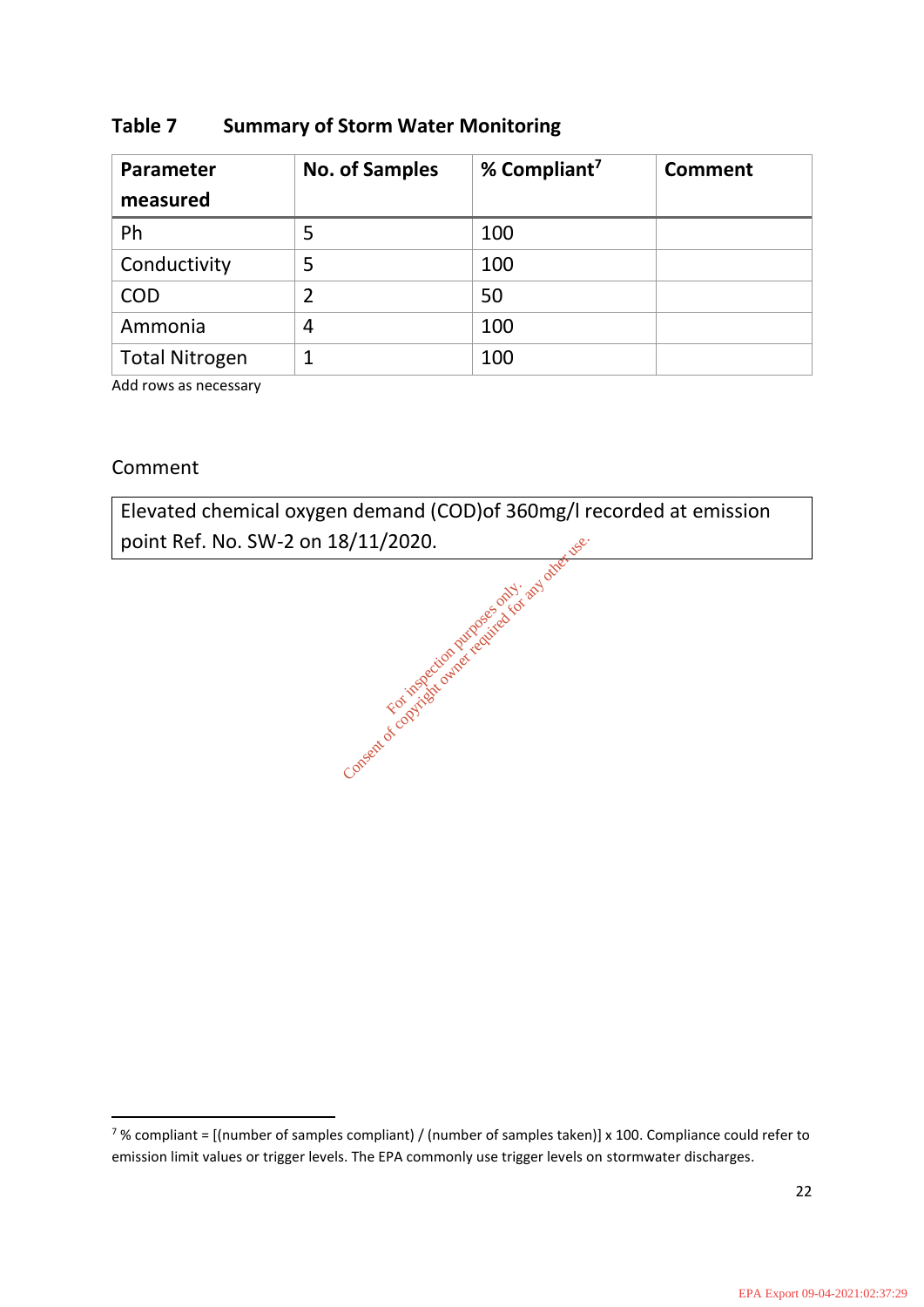#### <span id="page-22-0"></span>**Waste Water**

#### **Explanation**

There are two types of waste water that can be produced:

- − Process waste water produced from the activities and;
- − Sanitary waste water from toilets, washrooms and canteens.

Our EPA licence requires us to manage our waste water on or off-site and ensure that it does not cause environmental pollution when discharged into the environment.

The information below summarises how we treat the waste water produced from our activities, where it is released and the results of monitoring this year.

#### **1. Waste water produced by our activities is treated as follows before discharge to a receiving waterbody**;

Waste water produced by our activities is treated through 2 screeners and the it flows to a lined HDPE lagoon. The waste water is the pumped through a Dissolved Air Floatation unit an into a second Lined HDPE lagoon. The wastewater is then tankered from site by a registered contractor to a licensed wastewater treatment facility **Example 2018 APROVE OF STRING STRING CONTROLLER CONTROLLER CONTROLLER CONTROLLER CONTROLLER CONTROLLER CONTROLLER CONTROLLER CONTROLLER CONTROLLER CONTROLLER CONTROLLER CONTROLLER CONTROLLER CONTROLLER CONTROLLER CONTROLL** Conserved by our activities is treat<br>
ving waterbody:<br>
y our activities is treated three<br>
PE lagoon. The waste water is<br>
unit any into a second Lined<br>
red from site by a registered

#### **2. Treated wastewater from our facility is released into the following water bodies:**

No Treated waste water from our facility is released to a water body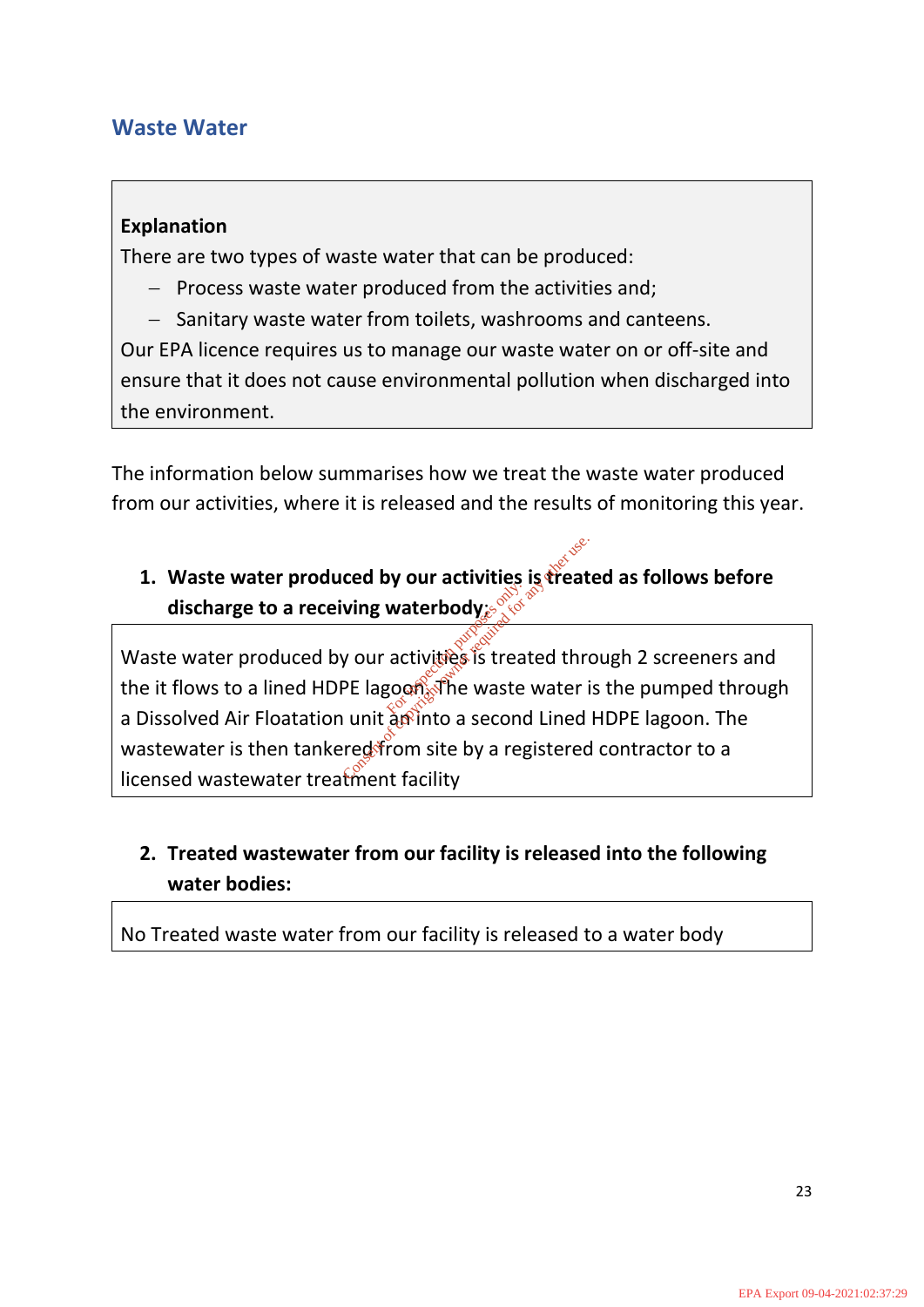#### **Table 8 Summary of Waste Water Monitoring**

| <b>Parameter</b>         | <b>No. of Samples</b> | % Compliant | <b>Comment</b> |
|--------------------------|-----------------------|-------------|----------------|
| measured                 |                       |             |                |
| <b>BOD</b>               | 46                    | 100         |                |
| <b>COD</b>               | 44                    | 100         |                |
| Ammonia                  | 46                    | 100         |                |
| <b>Total Nitrate</b>     | 46                    | 100         |                |
| <b>Total Phosphorous</b> | 43                    | 100         |                |
| <b>Suspended Solids</b>  | 46                    | 100         |                |
| Fats, Oils, Greases      | 44                    | 100         |                |
| pH                       | 46                    | 100         |                |

Consent of copyright owner currences only. and other use.

Add rows as necessary

Comment

100 word limit

24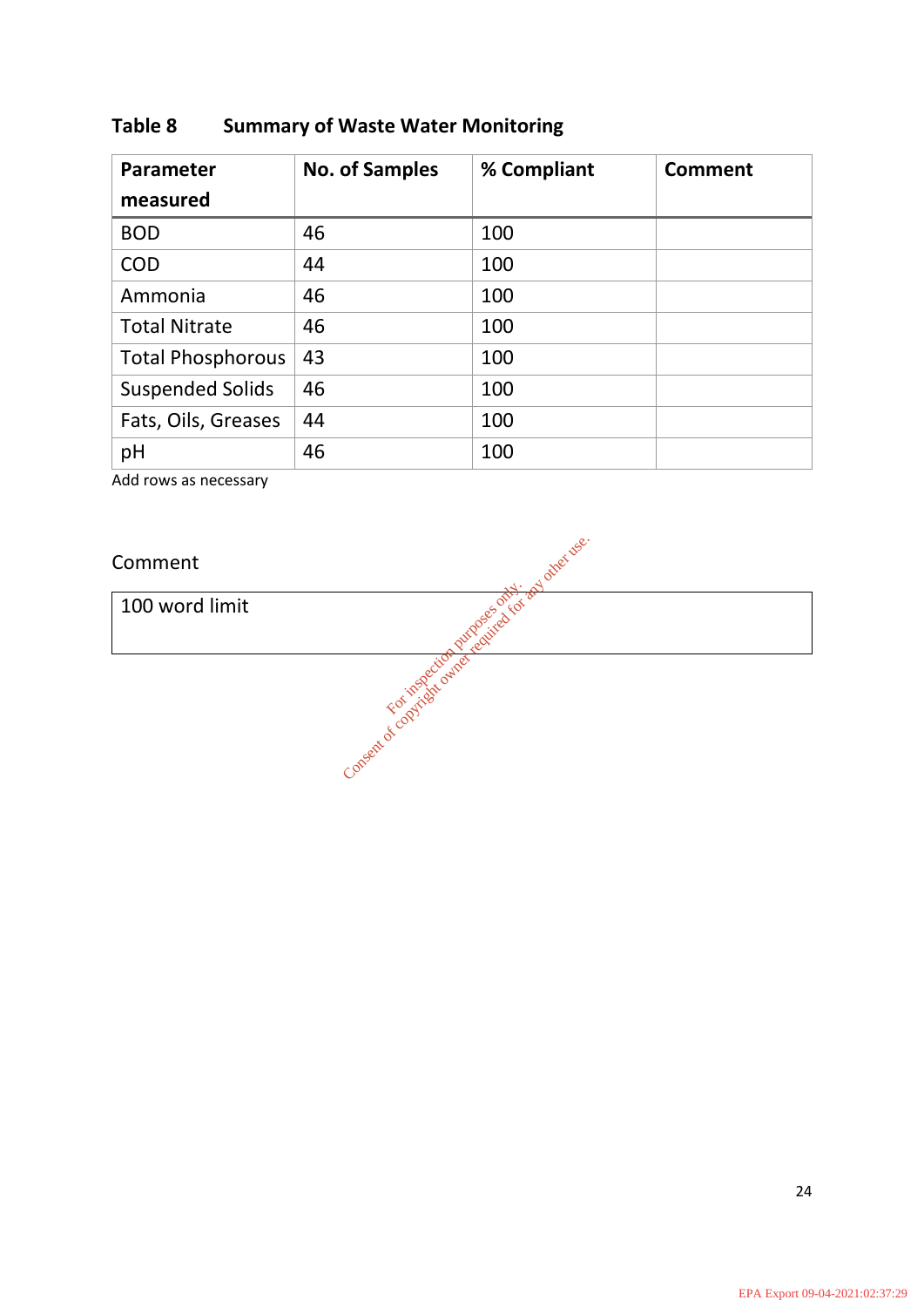#### <span id="page-24-0"></span>**Explanation**

Generally, three types of air emissions are monitored from industry in Ireland: gases, dust (particulates) and odour. Our EPA licence requires us to ensure that any air emissions from our activities do not cause air pollution or create an odour nuisance.

The information below details the number of air emission points we monitor, the results from testing the air emissions and any odour assessments carried out by us and the EPA this year.

1. We monitor air emissions from the following namber of emission points **at our facility.** ons from the following num<br>
Explorations Monitoring<br>
of Samples 80 Compliant

#### **Table 9 Summary of Air Emissions Monitoring**

| at our facility.      |                                            | $\cdot \circ \mathfrak{B}^{\mathfrak{S}}$ |                |
|-----------------------|--------------------------------------------|-------------------------------------------|----------------|
| N/A                   |                                            |                                           |                |
| Table 9               | <b>Summary of Air Emissions Monitoring</b> |                                           |                |
| Parameter<br>measured | No. of Samples                             | % Compliant                               | <b>Comment</b> |
|                       |                                            |                                           |                |
|                       |                                            |                                           |                |

Add rows as necessary

#### Comment

| 100 word limit |  |
|----------------|--|
|                |  |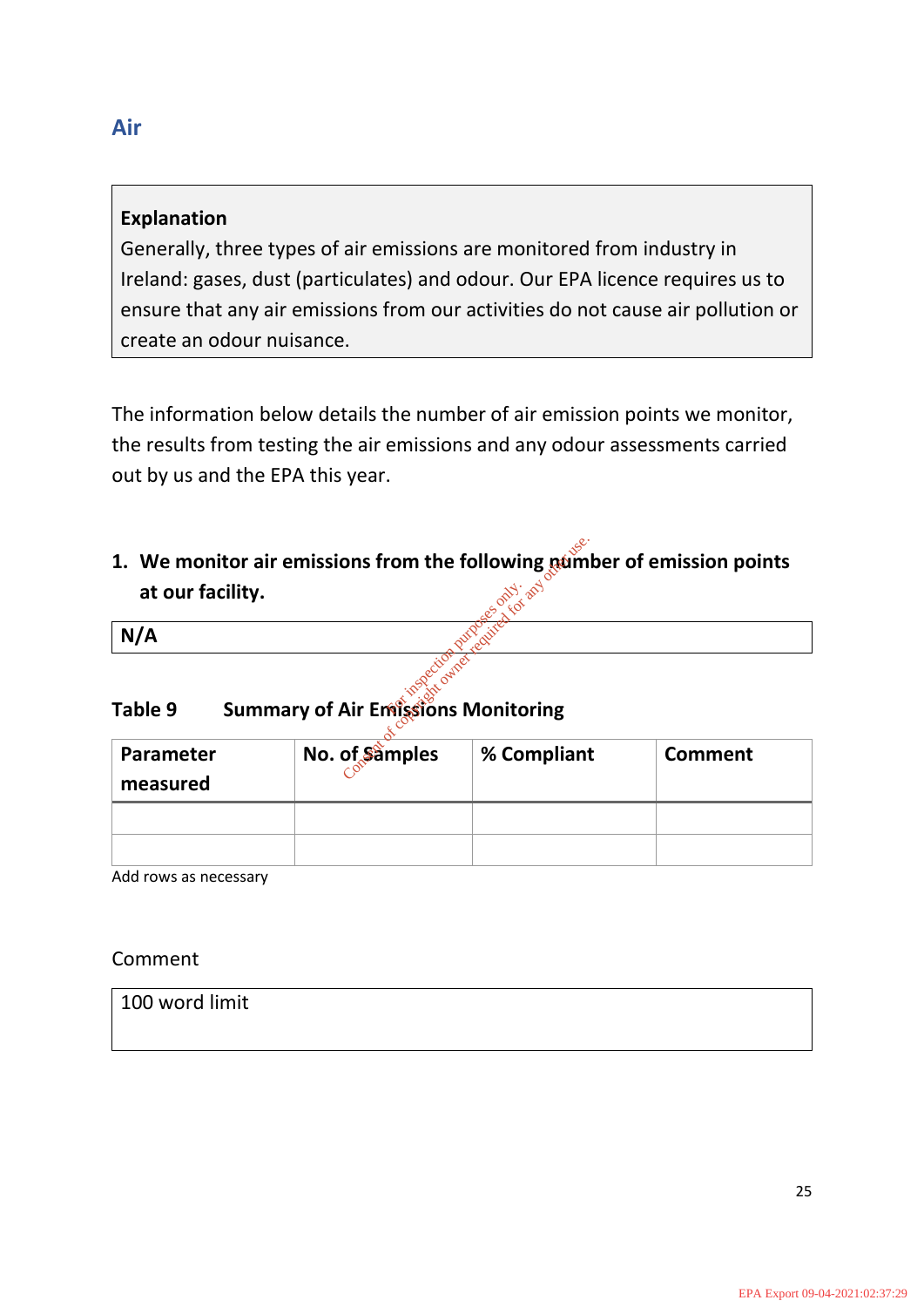#### **Table 10 Summary of Odour Assessments Carried Out**

| <b>Assessment</b><br><b>Conducted By</b> | No. of Odour<br><b>Assessments</b> | % Compliant <sup>8</sup> | Comment |
|------------------------------------------|------------------------------------|--------------------------|---------|
| Licence Holder                           | 12                                 | 100                      |         |
| EPA                                      |                                    |                          |         |

Add rows where necessary

#### Comment

100 word limit



<sup>8</sup> A compliant odour assessment is based on EPA Odour Impact Assessment Guidance available at <http://www.epa.ie/pubs/advice/air/emissions/ag5-odourassessment.html>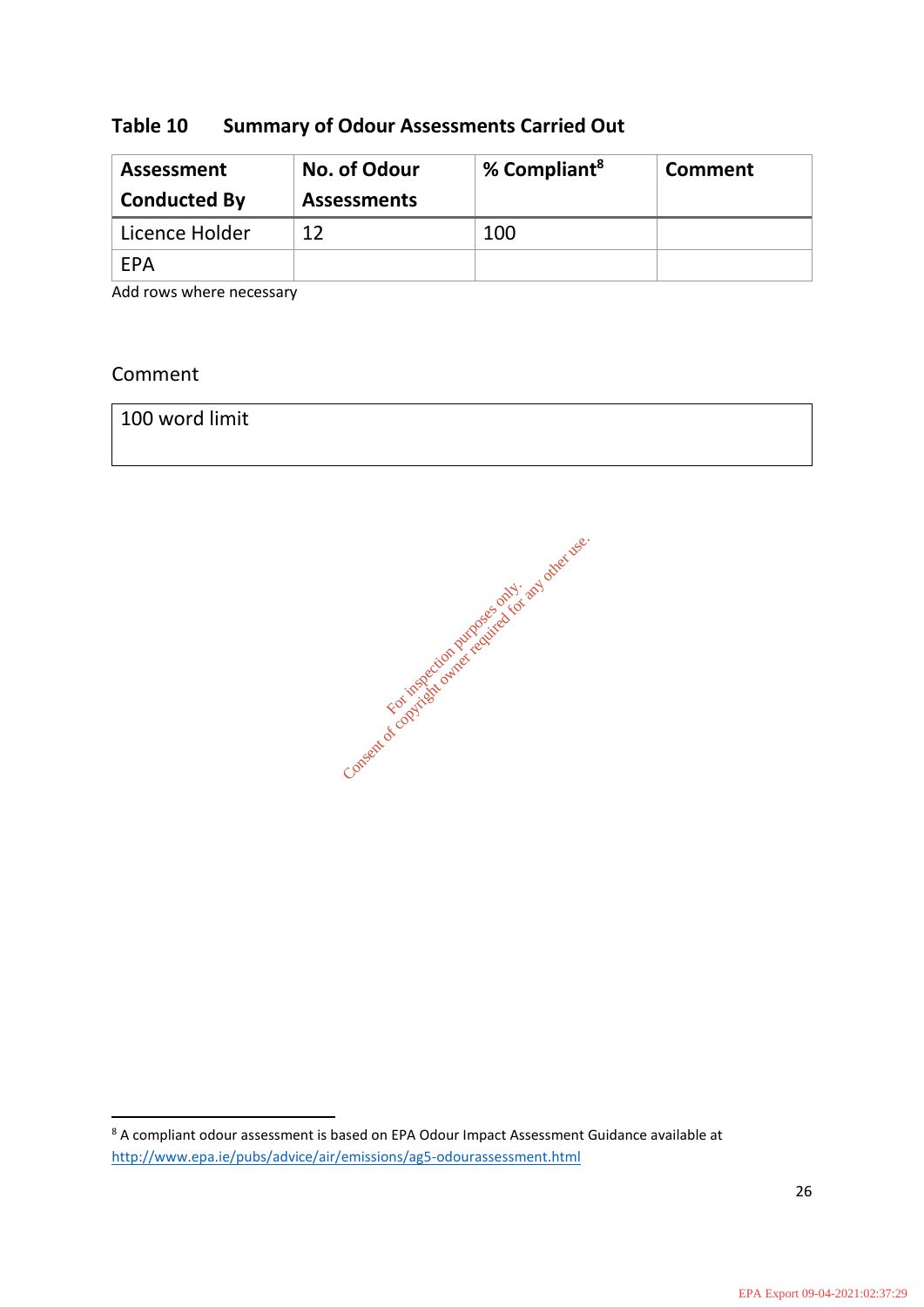#### <span id="page-26-0"></span>**Fugitive Solvent Emissions**

#### **Are you are required to monitor fugitive solvent air emissions from your facility?**



#### **Explanation**

The use of solvents is regulated under Irish and European Union (EU) Regulations<sup>9</sup>. Solvents are chemicals that, by their nature, are volatile (evaporate readily under ambient conditions). Solvents can be found in many inks, glues and cleaning agents. Due to the volatility of solvents some emissions may be released into the atmosphere during our activities before being captured in our air treatment system. This type of emission is called a **fugitive solvent emission**.

The information below summarises the  $\mathfrak{gl}^{\mathfrak{g}}_{\mathfrak{g}}$  and this year, the state information below summarises the  $\mathfrak{gl}^{\mathfrak{g}}_{\mathfrak{g}}$  and the solvents used this year, the percentage of fugitive solvent emissions (% of total quantity used) and whether the percentage complied with the targets set in the EU Regulations. mmarises the gruantitive mission of the gruantitive solvent Emission contracts on the transition of the solvent Emission of the Solvent Emission of the Solvent Emission purpose of the Solvent Emission purpose of the Solven Conserved the attention of containers and a state of containments of containing the conserved of colored for any other conserved and complied with the targets set

#### **Table 11 Summary of Fugitive Solvent Emissions**

| Quantity of Solvents<br>Used (Kg) | % Fugitive Solvent<br><b>Emissions</b> | Compliant |
|-----------------------------------|----------------------------------------|-----------|
|                                   |                                        |           |

#### Comment

100 word limit

<sup>&</sup>lt;sup>9</sup> See Annex VII of the Industrial Emissions Directive

<https://ec.europa.eu/environment/industry/stationary/ied/legislation.htm>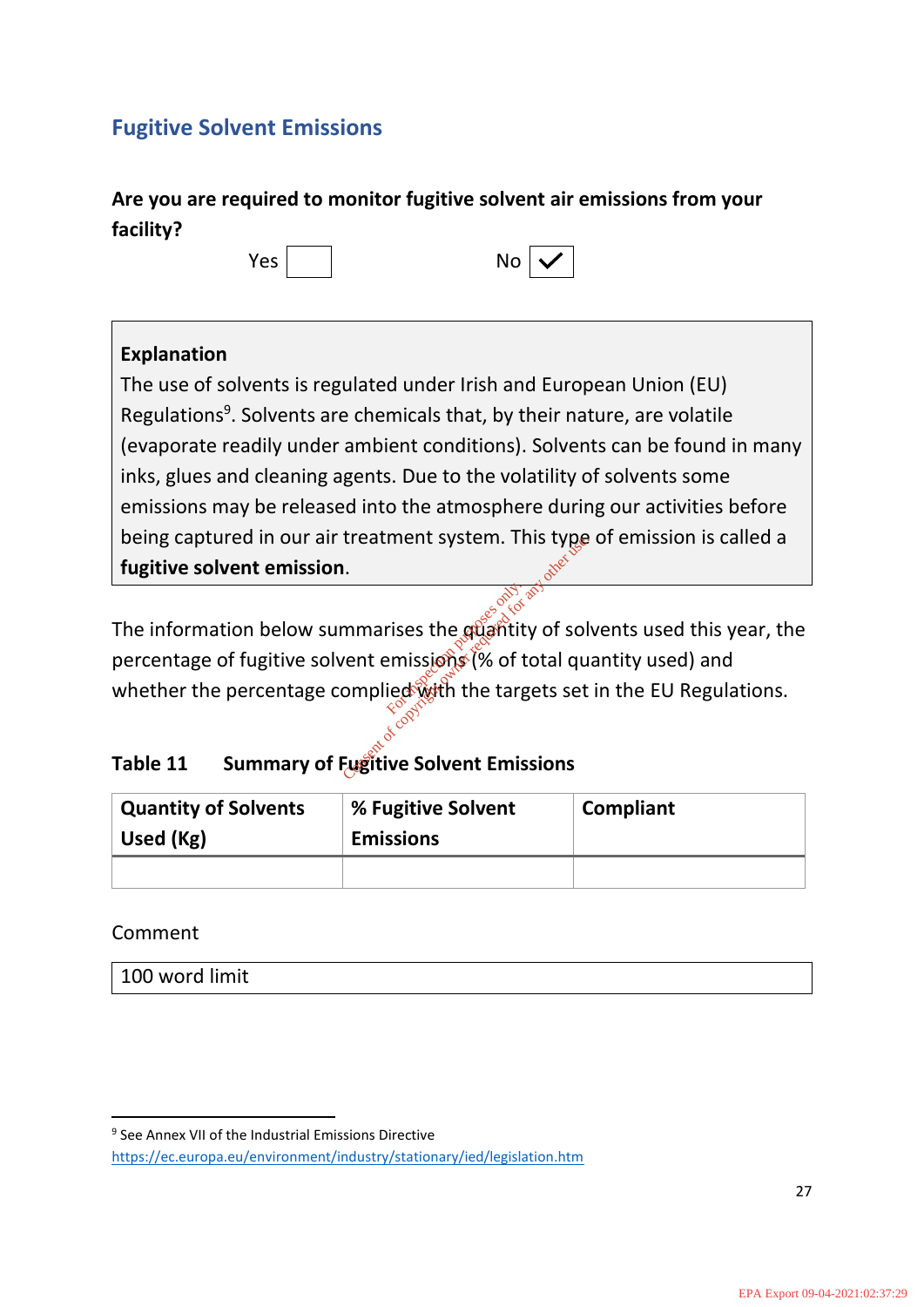#### <span id="page-27-0"></span>**Groundwater**

#### **Explanation**

Groundwater is an important and sensitive resource in Ireland. Our EPA licence requires that we monitor groundwater to ensure our activities do not cause groundwater pollution.

Understanding how groundwater flows through soil and rock layers and eventually into surface and coastal waters is a complex science. Sometimes groundwater pollution that occurred in the past can take years and even decades to disappear. Therefore, it is important that experts help us monitor and interpret results from groundwater monitoring and testing.

The information below is a basic summary of the condition of the groundwater this year.

**1. Do you have a groundwater monitoring programme in place?** 



**2. Have the groundwater monitoring results over the last 5 years indicated the presence of groundwater pollution? Example 2** The conservation purposes on the conservation purposes of conservation purposes on the diversion pollution?



**Table 12 List of Groundwater Pollutants Identified**



Add rows as necessary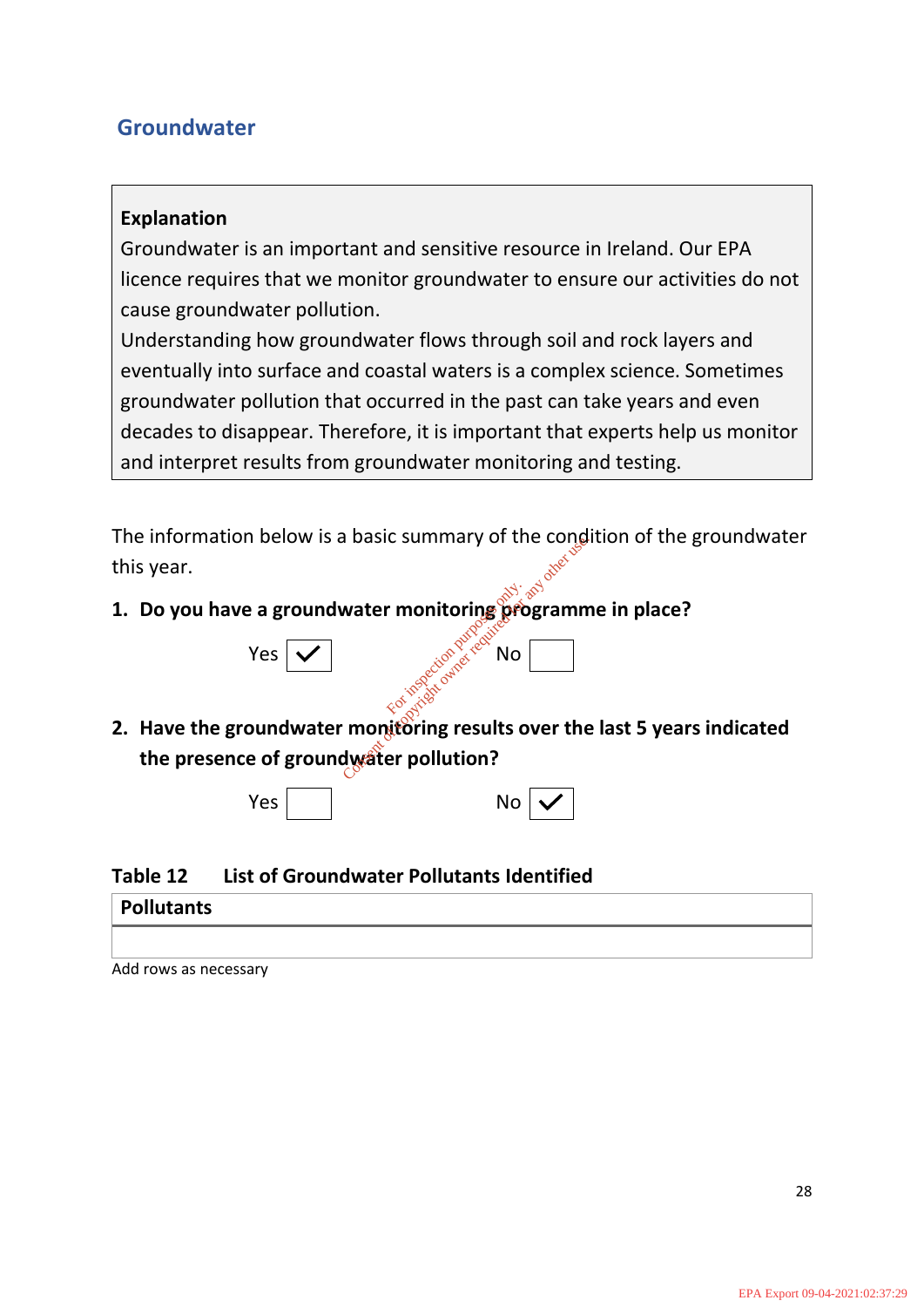**3. Give details of the investigations and subsequent actions taken, where applicable, to manage the groundwater pollution.**

150 word limit

Comment

100 word limit

Consent of cor inspection purposes only. and other use.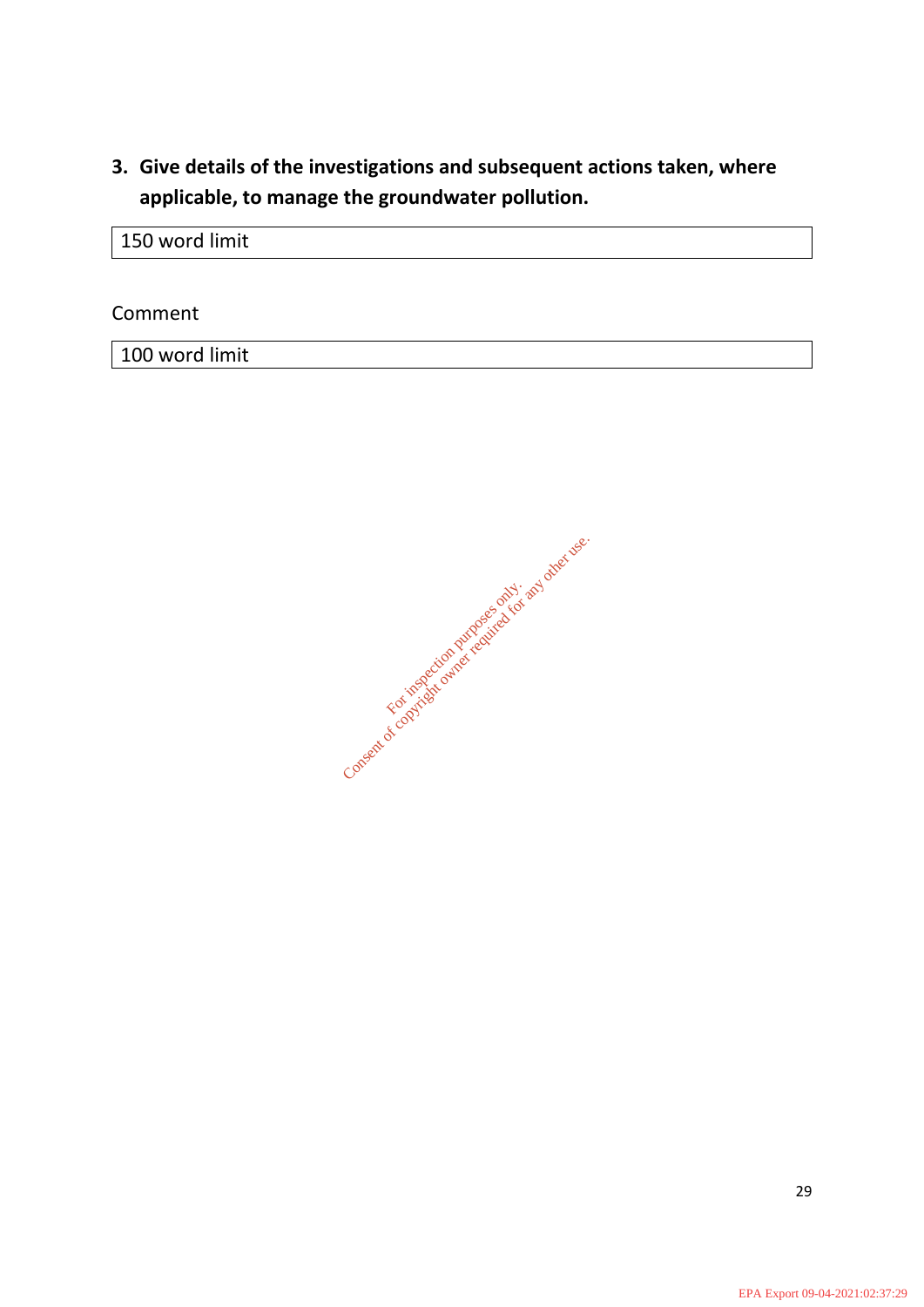#### <span id="page-29-0"></span>**Noise**

#### **Explanation**

Our EPA licence requires that we monitor noise emissions from our facility. Noise monitoring can be conducted at the boundary of our facility and/or at locations beyond the boundary referred to as "noise sensitive locations". Noise monitoring requires the use of special noise monitoring equipment. Our EPA licence requires that noise produced by our facility shall not exceed the noise limit values and/or give rise to nuisance.

The information below gives a summary of when and where we conducted noise monitoring this year and if results complied with our EPA licence limits.

#### **1. We conducted noise monitoring on the following dates this year:**

|                           |       |                                             | 1. We conducted noise monitoring on the followin |
|---------------------------|-------|---------------------------------------------|--------------------------------------------------|
| 21/12/2020 and 22/12/2020 |       |                                             |                                                  |
|                           |       | 2. Was the noise monitoring carried out at: |                                                  |
| i.                        |       | the boundary of our facility,               |                                                  |
| ii.                       |       | noise sensitive locations off-site, or      |                                                  |
| iii.                      | both? |                                             |                                                  |
|                           |       |                                             |                                                  |

#### **2. Was the noise monitoring carried out at:**

- **i.** the boundary of our facility,
- **ii. noise sensitive locations off-site, or**
- **iii. both?**

Both

### **3. Were measured noise levels compliant with your EPA licence limits?**

 $Yes | \n\checkmark |$  No

If No, we took the following actions to address the noise level exceedances?

| 150 word limit |
|----------------|
|----------------|

Comment

50 word limit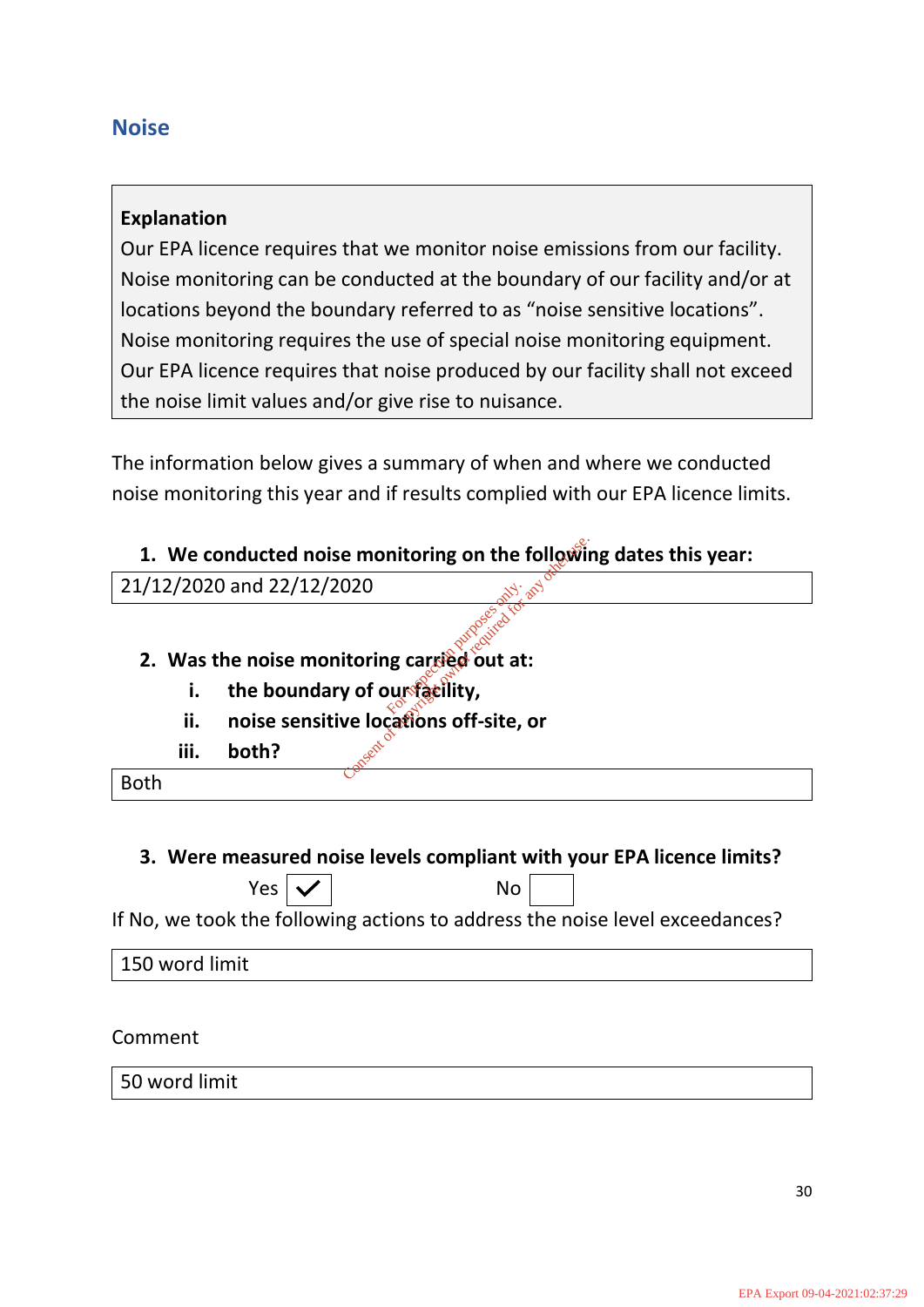#### <span id="page-30-1"></span><span id="page-30-0"></span>**Waste Generated**

#### **Explanation**

Our EPA licence requires us to manage the waste we generate in a manner that does not cause environmental pollution.

We manage, store and record hazardous, non-hazardous and inert waste we generate in accordance with our licence. We ensure that this waste is subsequently treated or disposed of in accordance with the relevant waste Regulations.

The information in table 13 is a summary of waste  $w\tilde{e}$  generated this year and the percentage increase or decrease on the previous year. The percentage recovery is the amount of total waste generated that was reused, recycled or recovered. **Example 2**<br>
Increase on the previous y<br>
it total waste generated that v<br>
rated  $\frac{\cos \theta}{\cos \theta}$ <br>
ity  $\frac{\cos \theta}{\cos \theta}$  % Increase/<br> **Example 2** 

| Table 13 |  | Waste Generated $\frac{e^{C}}{C}$ |  |
|----------|--|-----------------------------------|--|
|          |  |                                   |  |

| Type                | Quantity $\sqrt{\mathfrak{g}^{\mathfrak{g}^{\mathfrak{g}}}$<br>$(Tonn \mathbf{e} \mathbf{s})$ | % Increase/<br>decrease on<br>previous year | % Recovery |
|---------------------|-----------------------------------------------------------------------------------------------|---------------------------------------------|------------|
| <b>Hazardous</b>    |                                                                                               |                                             |            |
| Non-Hazardous       | 55569.02                                                                                      | Increase of 14%                             | 100%       |
| Inert               |                                                                                               |                                             |            |
| <b>Total Tonnes</b> |                                                                                               |                                             |            |

#### Comment

| 100 word limit |  |  |
|----------------|--|--|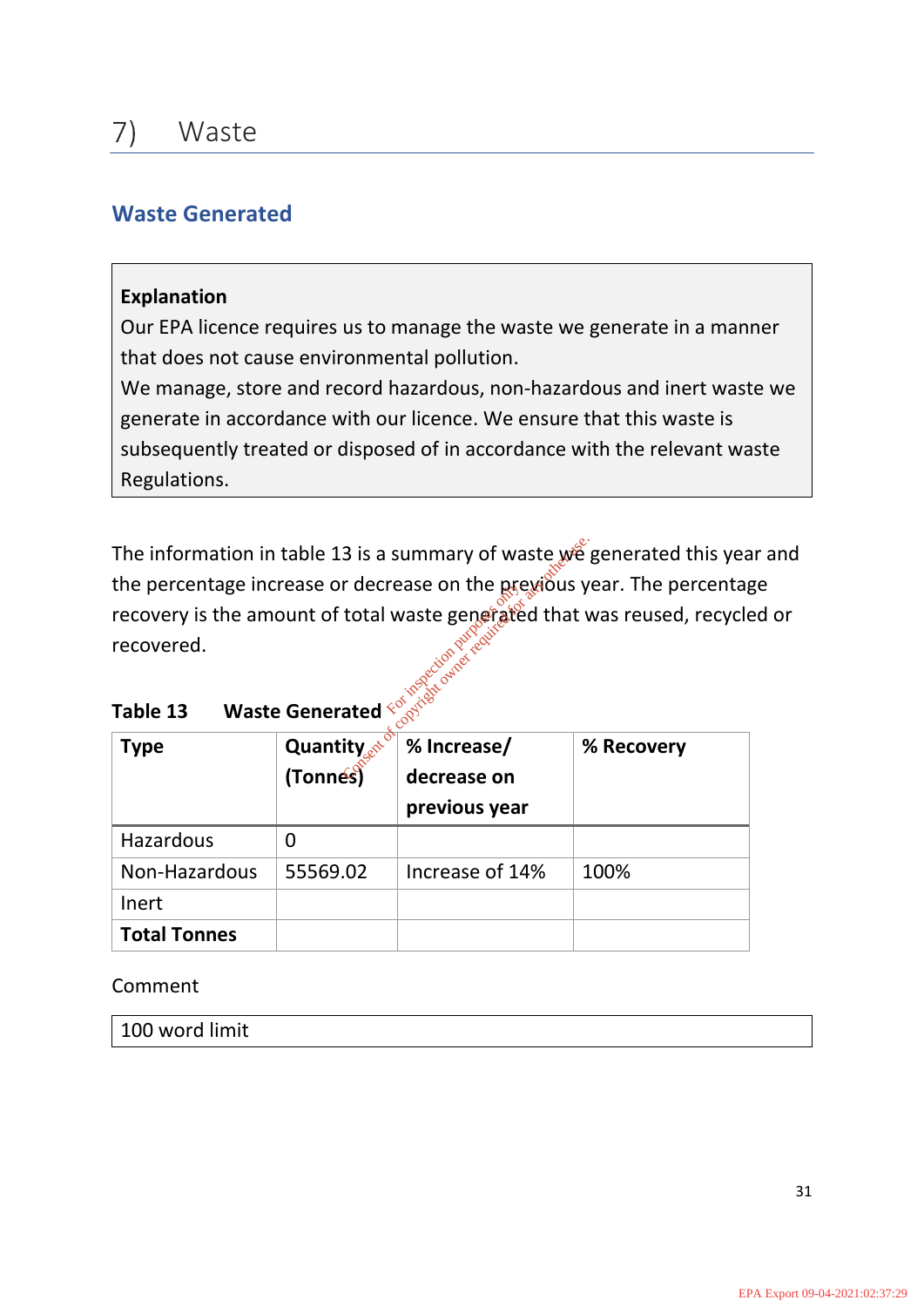#### <span id="page-31-0"></span>**Waste Accepted**

Did you accept waste onto your facility for storage, treatment, recovery or disposal this year?

| ⁄ ρς | <b>No</b> | $\sqrt{}$ |  |
|------|-----------|-----------|--|
|      |           |           |  |

#### **Explanation**

Our EPA licence requires us to manage the waste we accept in a manner that does not cause environmental pollution.

We manage, store and record all incoming and outgoing hazardous, nonhazardous and inert waste. The waste we accept may be treated, recovered, disposed or stored at our facility depending on our licence requirements.

The information in Table 14 provides a summary  $\mathbb{R}^3$  waste we accepted this year and the percentage increase or decrease on the previous year. The percentage recovery is the amount of total waste accepted that was reused, recycled or recovered. 14 provides a summary of ward increase or decrease on the purpose of the purpose of the purpose of  $\frac{1}{2}$  and  $\frac{1}{2}$  and  $\frac{1}{2}$  and  $\frac{1}{2}$  and  $\frac{1}{2}$  and  $\frac{1}{2}$  and  $\frac{1}{2}$  and  $\frac{1}{2}$  and  $\frac{1}{2}$ 

| Table 14 |  | <b>Waste Accepted</b> |
|----------|--|-----------------------|
|----------|--|-----------------------|

| <b>Type</b>         | Quantity $\frac{1}{\sqrt{2}}$<br>(Tonnes) | % Increase/<br>decrease on<br>previous year | % Recovery |
|---------------------|-------------------------------------------|---------------------------------------------|------------|
| Hazardous           |                                           |                                             |            |
| Non-                |                                           |                                             |            |
| Hazardous           |                                           |                                             |            |
| Inert               |                                           |                                             |            |
| <b>Total Tonnes</b> |                                           |                                             |            |

Comment

100 word limit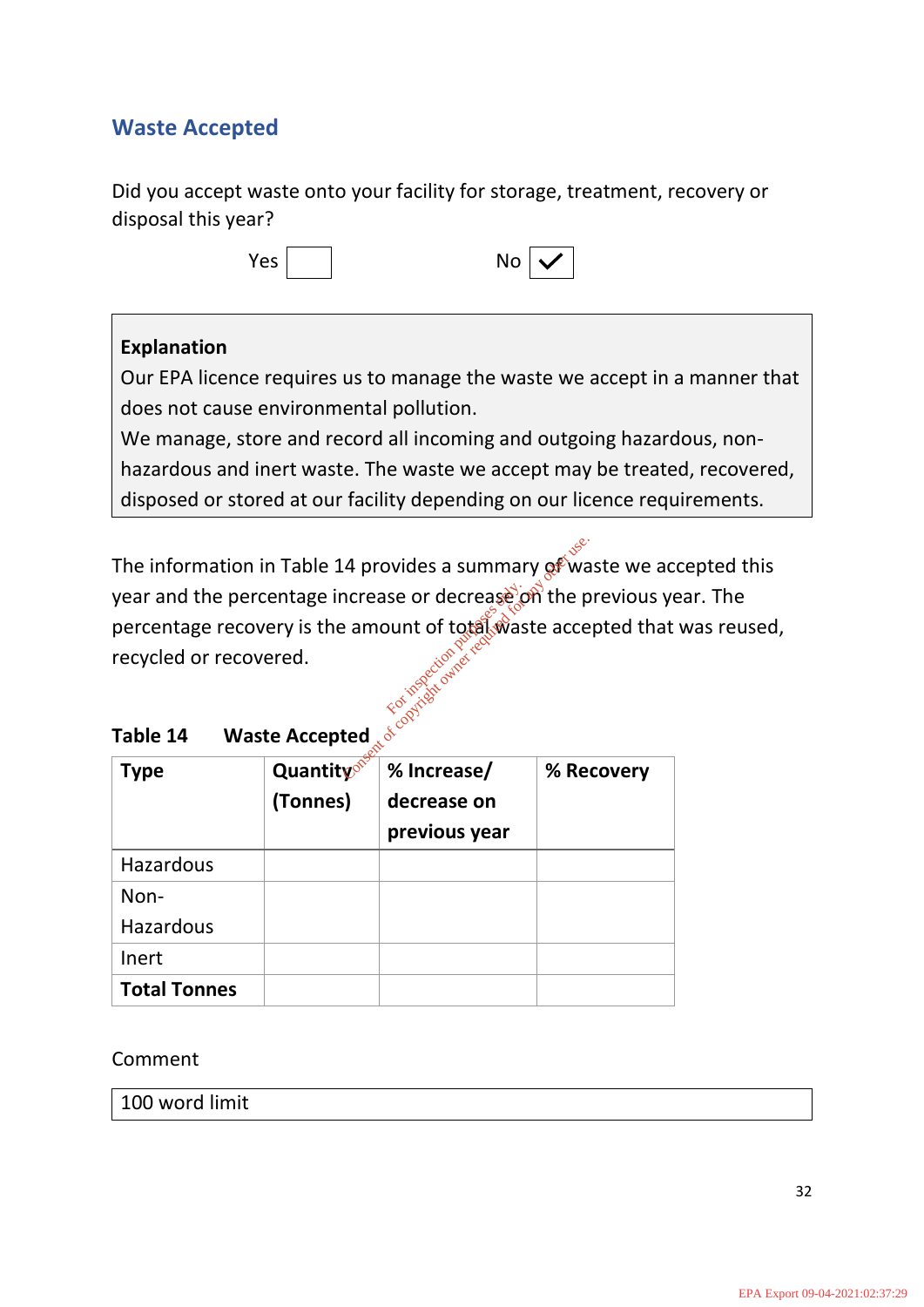#### <span id="page-32-0"></span>8) Financial Provision

#### **Explanation**

Our EPA licence requires us to assess the risk our activities pose to the environment if we cease our activities or if an incident occurred. If we are identified as a high risk facility<sup>10</sup> by the EPA, we are required to put provision in place such as a financial bond or insurance to cover the cost of restoring our site to a satisfactory condition. This financial provision can then be used to cover the cost of managing the restoration or clean up should such an event occur.

1. Are you required to have an agreed financial provision in place?



2. What year was your Closure, Restoration and Aftercare Management Plan (CRAMP) last agreed by the Agency? **Solution Purpose only.**<br> **Sure, Restoration and Algentisch**<br>
The Agency.<sup>266</sup><br>
Sure of Scotland Contraction and Contract on the Agency.<sup>266</sup>

10/09/2018

3. What year was your Environmental Liability Assessment Report (ELRA) agreed by the Agency?

#### 10/09/2018

4. Has there been any significant changes on your site since the last agreements?



<sup>10</sup> See Appendix II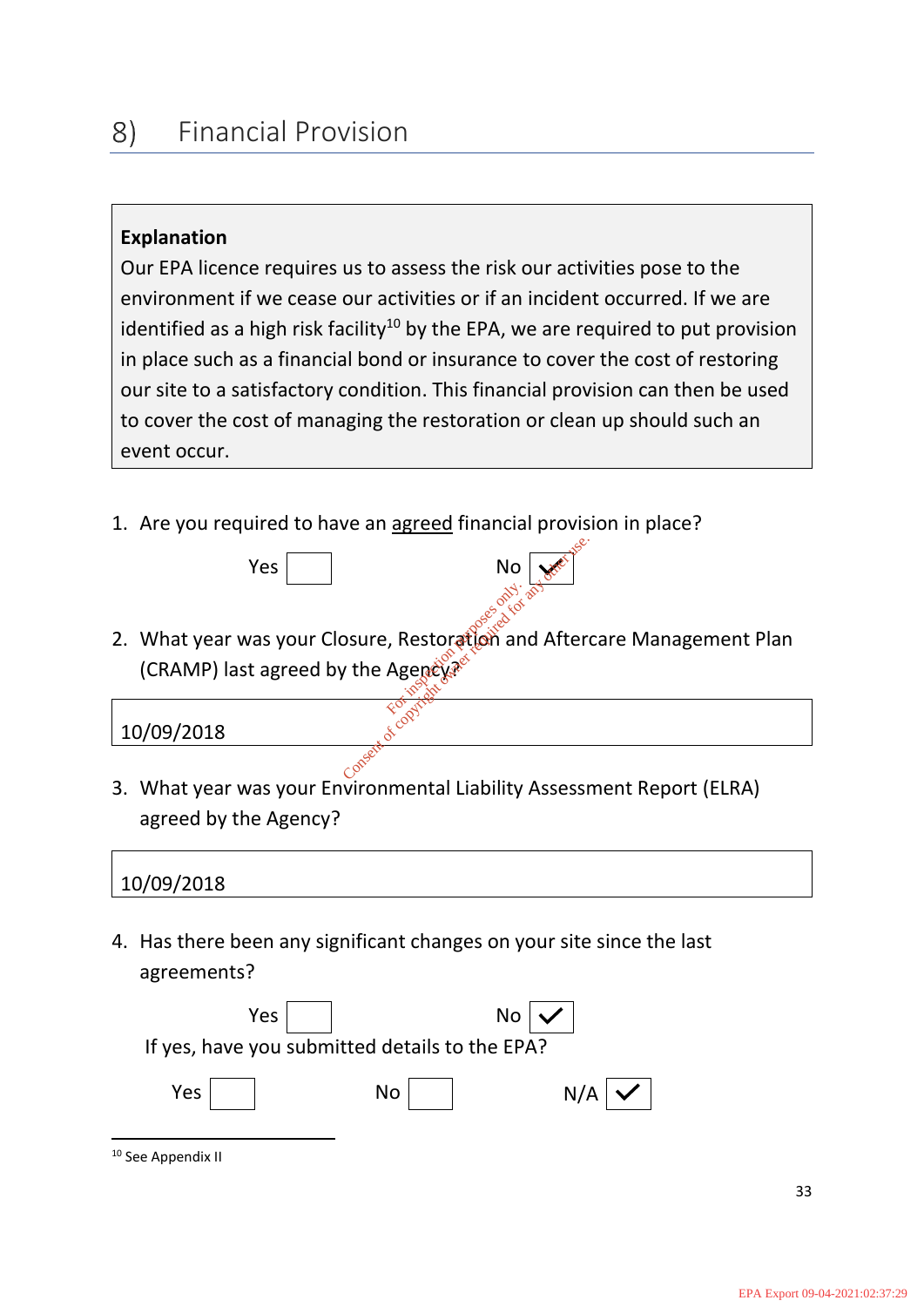## Appendix I

#### **Class of Activity**

Industrial and waste facilities are classed into different sectors depending on the nature of their activity and its potential impact on the environment. The EPA Act 1992 as amended, outlines these as follows:

- Class 1 Minerals and other materials
- Class 2 Energy
- Class 3 Metals
- Class 4 Mineral fibres and glass
- Class 5 Chemicals
- Class 6 Intensive Agriculture<sup>11</sup>
- Class 7 Food and drink
- Class 8 Wood, paper, textiles and leather **Sand glass**<br>
Sand glass<br>
Conserved on a strange only.<br>
The consent of conserved for any other<br>
Consent only and leather
- Class 9 Fossil fuels
- Class 10 Cement, lime and magnesium oxide
- Class 11 Waste
- Class 12 Surface Coatings
- Class 13 Other Activities

<sup>11</sup> This reporting template is not applicable to the **intensive agriculture sector**. Their annual environmental reporting structure is different and can be found a[t http://www.epa.ie/pubs/advice/aerprtr/aerguid/](http://www.epa.ie/pubs/advice/aerprtr/aerguid/)